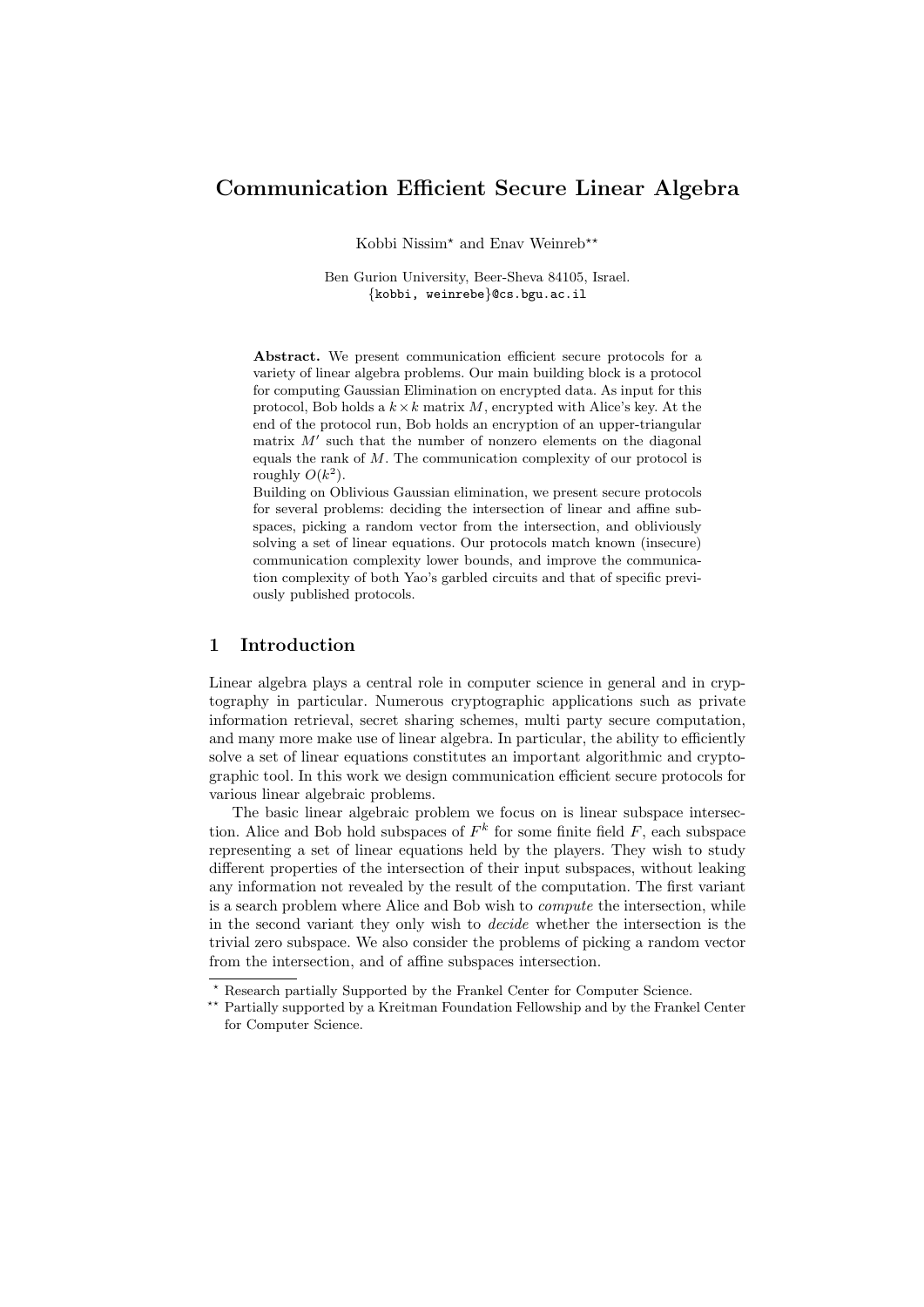Cramer and Damgård introduced secure protocols for solving various linear algebraic problems [5]. Their work was done in the information theoretical setup, with the main goal of reducing the round complexity to a constant. The communication complexity of their protocols is  $\Omega(k^3)$  while the size of the inputs is merely  $O(k^2)$ . Another approach for designing secure protocols for these linear algebraic problems is to apply the garbled circuit method of Yao [18]. The communication complexity of such protocols is related to the Boolean circuit complexity of the underlying problems. However, as these problems are strongly related to the problem of matrix multiplication, the communication complexity of the resulting protocol is essentially the circuit complexity of the latter. The best known upper bound for this problem is  $O(k^{\omega})$  [6] for  $\omega \cong 2.38$ , which is still larger than the input size.

We introduce a protocol for the subspace intersection problem<sup>1</sup> with communication complexity of roughly  $O(k^2)$ . Even for *insecure* computation, it is shown in [3] that the deterministic communication complexity of the problem is  $\Omega(k^2)$ . This result agrees with ours up to a polylogarithmic factor. Although determining the randomized communication complexity of subspace intersection is an open problem, it serves as an evidence that our upper bound may be tight. Our protocol gives rise to communication efficient secure protocols for problems reducible to linear algebra, e.g., perfect matching, and functions with low span program complexity [11]. Unlike the protocol of [5] and [18], our protocols are not constant round. However, using a combination of our techniques and the general techniques of [18], we achieve a round complexity of  $O(k^{1-\frac{1}{\omega-1}}) \approx O(k^{0.275})$ .

Techniques We use public key homomorphic encryption to put the players in the following situation: Alice holds a private key of a public key homomorphic encryption scheme, while Bob holds an encrypted matrix. Bob wants to perform computations on his matrix, such as checking if it has full rank, without leaking any information on it. Specifically, we show how Bob can use Alice's help to securely perform the Gaussian Elimination procedure on the matrix. As the current state of art in homomorphic encryption does not allow an encryption scheme with both homomorphic addition and multiplication, we use standard techniques to make Alice multiply encrypted elements for Bob.

The Gaussian Elimination procedure requires Bob to find a row with a nonzero element in its leftmost coordinate for the elimination of the leftmost column. As the matrix is encrypted, Bob cannot find such a row on his own. We use Alice's help and randomness to overcome this problem. Alice's help in this case may be interpreted as performing an 'if' statement in Bob's code, although the computation is oblivious. To save communication, we use the paradigm of lazy evaluation, in which Bob uses Alice as a storage device as well. Instead of instantly sending Bob the results of the computations, Alice keeps an image of Bob's memory, and sends him only the information he needs for the next round of computation. To conclude, Bob uses Alice for calculations, for flow control, and as a storage device, without enclosing any of his data to her.

 $1$  All the bounds mentioned in the introduction are for the case where Alice and Bob hold subspaces of dimension  $k/2$ . Exact bounds are presented later in the text.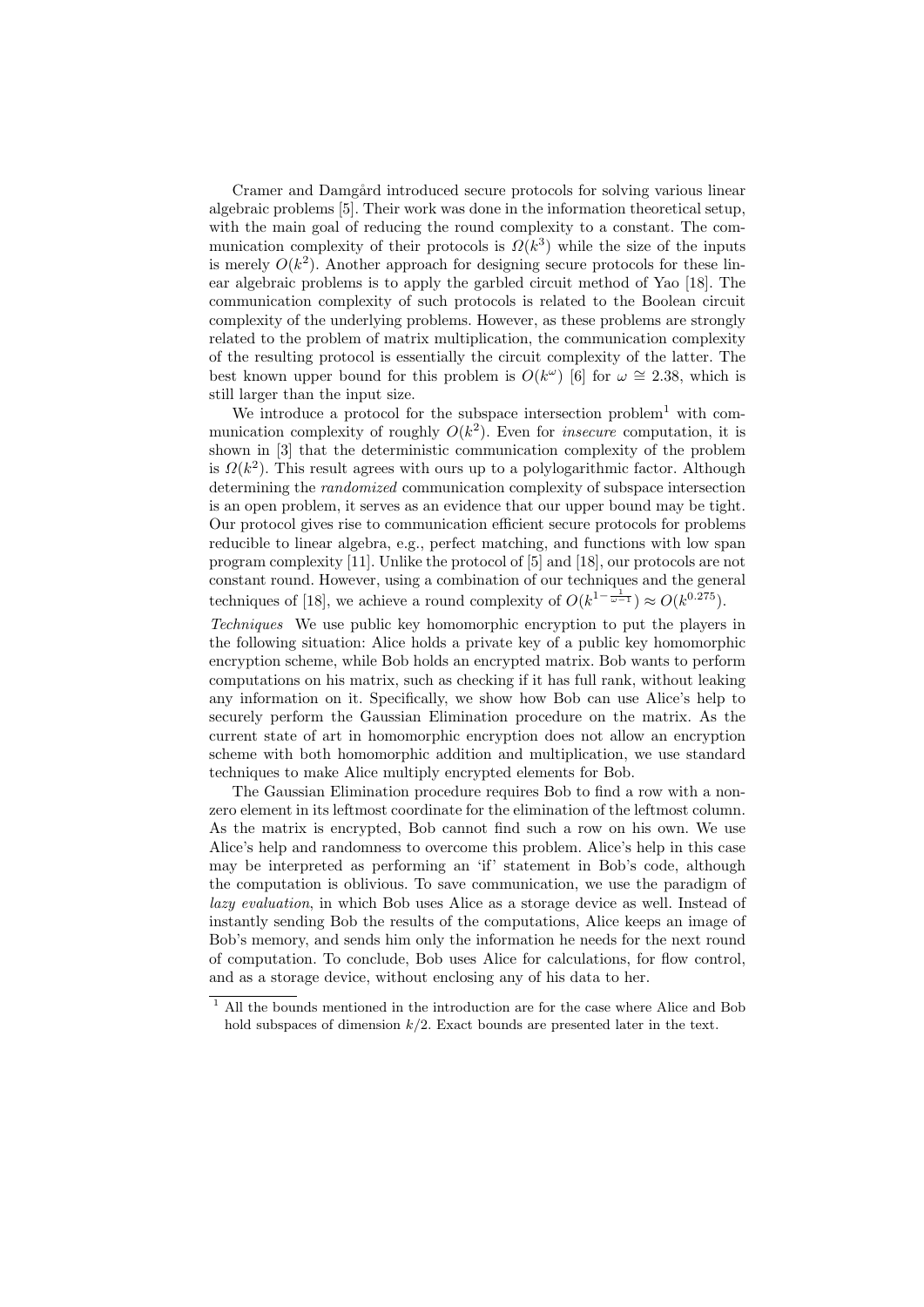The round complexity of our basic protocol is  $O(k)$ . We use a combination of the garbled circuit method of Yao, and the techniques described above, to reduce the number of rounds to  $O(k^{0.275})$ . We use randomness to ensure both correctness and security for our protocols. In the context of finding a random vector in the intersection of the input subspaces, we use a technique of adding random constraints to reduce the solution set into only one solution. This is inspired by the "hashing paradigm" [17] that was employed, e.g., by Bellare et al. [2] for uniformly picking an NP witness. Another use of randomness is achieved via the next basic linear algebraic claim. Take a rank r matrix and multiply it from the left and from the right by random full rank matrices. Then, with constant probability, the top-left  $r \times r$  sub-matrix of the resulting matrix is of rank r. This fact enables us to reduce problems on non-square matrices to problems on their square counterparts.

Organization. We start in Section 2 with preliminaries and notation. In Section 3 we present secure protocols for computing subspaces intersection and for deciding if the intersection is trivial. Later, in Section 4, we design our main building block, the Oblivious Gaussian Elimination protocol. In Section 5 we show how to securely pick a random vector from the intersection, and finally, in Section 6, we design secure protocols for analogous problems on affine subspaces.

## 2 preliminaries

*Notation.* Let F be a finite field. We denote by  $\boldsymbol{v}$  a row vector in the vector space  $F^k$  where  $k > 0$  and 0 denotes the row vector whose entries are all zero. For a matrix M with entries from  $F$ , we denote by  $M_i$  the *i*th row of M. For an encryption scheme, we let  $\lambda$  be its security parameter. W.l.o.g, we assume that the result of encrypting a field element is of length  $O(\lambda)$ . We use  $neg(k)$  to denote a function that is negligible in k, i.e.  $\mathbf{neg}(k) = k^{-\omega(1)}$ .

Homomorphic encryption schemes. Our constructions use semantically-secure public-key encryption schemes that allow for simple computations on encrypted data. In particular, we use encryption schemes where the following operations can be performed without knowledge of the private key: (i) Given two encryptions  $Enc(m_1)$  and  $Enc(m_2)$ , we can efficiently compute  $Enc(m_1 + m_2)$ ; and (ii) Given an encryption  $\textsf{Enc}(m)$  and  $c \in F$ , we can efficiently compute  $\textsf{Enc}(cm)$ .

Several constructions of homomorphic encryption schemes are known, each with its particular properties (see e.g.  $[15, 10, 8, 14, 16, 13, 7, 1]$ ). These have been in use in a variety of cryptographic protocols. Over  $F = GF(2)$ , the encryption scheme of Goldwasser and Micali [10], based on quadratic residuosity, is sufficient for our constructions.

For a vector  $v \in F^n$ , we denote by  $Enc(v)$  the coordinate-wise encryption of v. That is, if  $v = \langle a_1, \ldots, a_n \rangle$  where  $a_1, \ldots, a_n \in F$ , then  $Enc(v) =$  $\langle \text{Enc}(a_1), \ldots, \text{Enc}(a_n) \rangle$ . Similarly, for a matrix  $M \in F^{m \times n}$ , we denote by  $\text{Enc}(M)$ the  $m \times n$  matrix such that  $Enc(M)[i, j] = Enc(M[i, j])$ . An immediate conse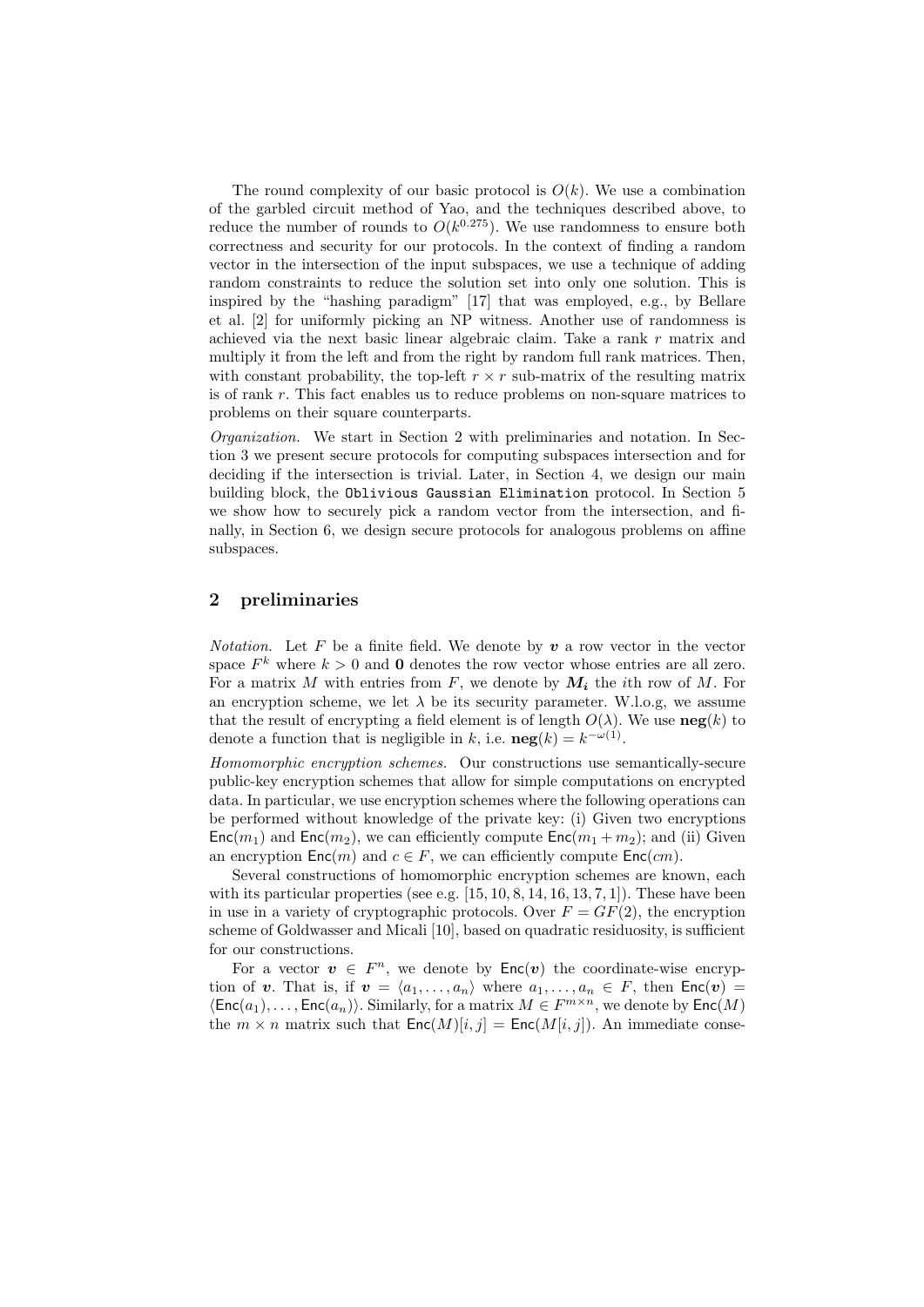quence of the above properties of homomorphic encryption schemes is the ability to perform the following operations without knowledge of the secret key: (i) Given encryptions of two vectors  $Enc(v_1)$  and  $Enc(v_2)$ , we can efficiently compute  $Enc(v_1 + v_2)$ , and similarly with matrices. (ii) Given an encryption of a vector  $\mathsf{Enc}(v)$  and a constant  $c \in F$ , we can efficiently compute  $\mathsf{Enc}(cv)$ . (iii) Given an encryption of a matrix  $Enc(M)$  and a matrix M' of the appropriate dimensions, we can efficiently compute  $\mathsf{Enc}(MM')$  and  $\mathsf{Enc}(M'M)$ .

Adversary model. Our protocols are constructed for the two-party semi-honest adversary model. Roughly speaking, both parties are assumed to act in accordance with their prescribed actions in the protocol. Each party may, however, collect any information he/she encounters during the protocol run, and try to gain some information about the other party's input.

Remark 1. Our protocols achieve information theoretic security for Bob while Alice's security relies on that of the underlying encryption scheme.

Basic Building Blocks. In our protocols Bob holds data encrypted by a public key homomorphic encryption scheme, while Alice holds the private decryption key. Bob uses Alice's help to perform different calculations, without enclosing his data to her. As a simple example of a protocol where Bob uses Alice's help, assume Bob holds  $Enc(a)$  and  $Enc(b)$  and needs to compute  $Enc(ab)$ . Let Multiply be the following (folklore) solution: (i) Bob chooses random masks  $r_a, r_b \in_R F$ and sends  $Enc(a+r_a)$  and  $Enc(b+r_b)$  to Alice; (ii) Alice deciphers these messages and returns  $Enc((a+r_a)(b+r_b))$ ; (iii) Given  $Enc((a+r_a)(b+r_b))$ , Bob computes  $Enc(ab) = Enc((a + r_a)(b + r_b) - r_b a - r_a b - r_a r_b)$ . It is easy to see that neither Alice nor Bob gain any information about  $a$  and  $b$  (and  $ab$ ). The communication complexity of this protocol is  $O(\lambda)$ . This protocol is easily generalized to vectors of length  $k$ , the resulting protocol Vector Multiply is of communication complexity  $O(\lambda k)$ .

Linear Algebra. We need the following simple linear algebraic claim.

**Claim 1** ([4]) Let  $k_a < k_b$  be positive integers, F be a finite field, and M be a  $k_a \times k_b$  matrix over F. Suppose  $r \le \text{rank}(M)$  and let  $T_A$  and  $T_B$  be  $k_a \times k_a$ and  $k_b \times k_b$  randomly chosen full rank matrices over F. Let  $M' = T_A M T_B$ , and denote the top-left  $r \times r$  sub-matrix of M' by N'. Then with constant probability  $rank(N') = r.$ 

### 3 Linear Subspace Intersection

Let F be a finite field and k be a positive integer. Alice holds a subspace  $V_A \subseteq F^k$ of dimension  $k_a \leq k$ . The subspace  $V_A$  is represented by a  $k_a \times k$  matrix A, where the rows of A span  $V_A$ . Similarly, Bob's input is a subspace  $V_B \subseteq F^k$  of dimension  $k_b$ , represented by a  $k_b \times k$  matrix B. Letting  $V_I = V_A \cap V_B$ , Alice and Bob wish to securely study different properties of  $V_I$ .

The first variant of the problem is of *computing* the subspace  $V_I$  itself. The second is of *deciding* whether  $V_I$  is the trivial zero subspace. Ignoring security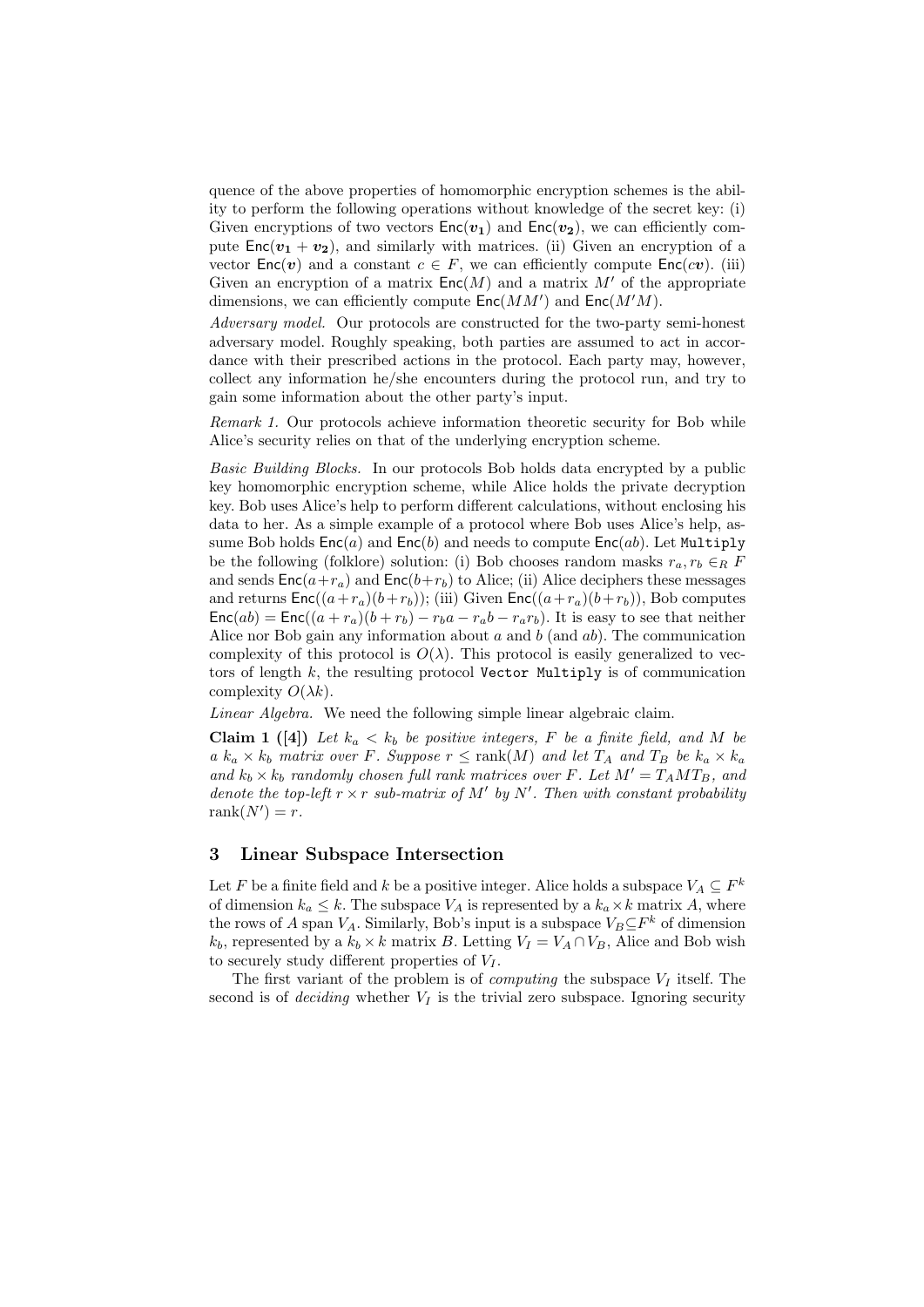issues, computing the intersection of the input subspaces is at least as hard as deciding whether they have a non trivial intersection. However, constructing a secure protocol for the latter turns to be somewhat easier as the players gain less information from its output.

A common step in solving both variants is the following reduction of computing  $V_I$  into solving a homogeneous linear system. Let  $V_B^{\perp}$  be the perpendicular subspace<sup>2</sup> of  $V_B$ . Define  $k'_b = k - k_b$  and let  $B^{\perp}$  be a  $k \times k'_b$  matrix whose columns span exactly the subspace  $V_B^{\perp}$ . Finally define the  $k_a \times k'_b$  matrix  $M = AB^{\perp}$ .

**Claim 2** Let  $v \in F^{k_a}$ . Then  $vA \in V_I$  if and only if  $vM = 0$ .

*Proof.* If  $vA \in V_I$  then  $vA \in V_B$ , and thus  $vM = (vA)B^{\perp} = 0$ . For the other direction, if  $vM = 0$ , then  $(vA)B^{\perp} = 0$ , and thus  $vA \in V_B$ . As  $vA$  is a linear combination of the rows of A, we get that  $vA \in V_A$ , hence  $vA \in V_A \cap V_B = V_I$ .

### 3.1 Computing the Intersection

Protocol Intersection Computation securely computes  $V_I$  in one round of communication. The communication complexity of the protocol is  $O(\lambda k_a k)$ . The protocol uses homomorphic encryption to enable a multiplication of an encrypted matrix by an open matrix without the knowledge of the private decryption key.

Protocol Intersection Computation

INPUT: Alice (resp. Bob) holds a  $k_a \times k$  (resp.  $k_b \times k$ ) matrix A (resp. B) over a finite field F representing a subspace  $V_A \subseteq F^k$  (resp.  $V_B \subseteq F^k$ ). OUTPUT: Alice holds a matrix representing  $V_I = V_A \cap V_B$ .

- 1. Bob locally computes a  $k \times k'_b$  matrix  $B^{\perp}$  that represents the subspace  $V_B^{\perp}$ .
- 2. Alice generates keys for a homomorphic public key encryption system, and sends Bob  $Enc(A)$  and the public key.
- 3. Bob randomly chooses a  $k'_b \times k'_b$  full rank matrix  $T_B$ , locally computes  $\mathsf{Enc}(M)$ , where  $M \stackrel{\text{def}}{=} AB^{\perp}T_B$ , and sends  $\mathsf{Enc}(M)$  to Alice.
- 4. Alice decrypts M and computes the subspace  $K = \text{ker}(M^T)$ , that is,  $K =$  ${v : vM = 0}.$
- 5. Alice computes the subspace  $V_I = \{vA : v \in K\}.$

Correctness and Security. The correctness of the Intersection Computation protocol derives<sup>3</sup> from Claim 2. Alice's security immediately follows from the fact she only sends information encrypted in a semantically-secure encryption scheme. To prove Bob's security, we show a simulator for Alice's view. The simulator and its related security proof appear in Appendix A.

<sup>&</sup>lt;sup>2</sup> Recall that  $V_B^{\perp} \stackrel{\text{def}}{=} \{u : \langle u, v \rangle = 0 \text{ for all } v \in V_B\}$ , and is of dimension  $k'_b \stackrel{\text{def}}{=} k - k_b$ .

<sup>&</sup>lt;sup>3</sup> Note that although in the protocol  $M = AB^{\perp}T_B$ , Claim 2 still applies, as the columns of  $B^{\perp}$  and the columns of  $B^{\perp}T_B$  both span the subspace  $V_B^{\perp}$ .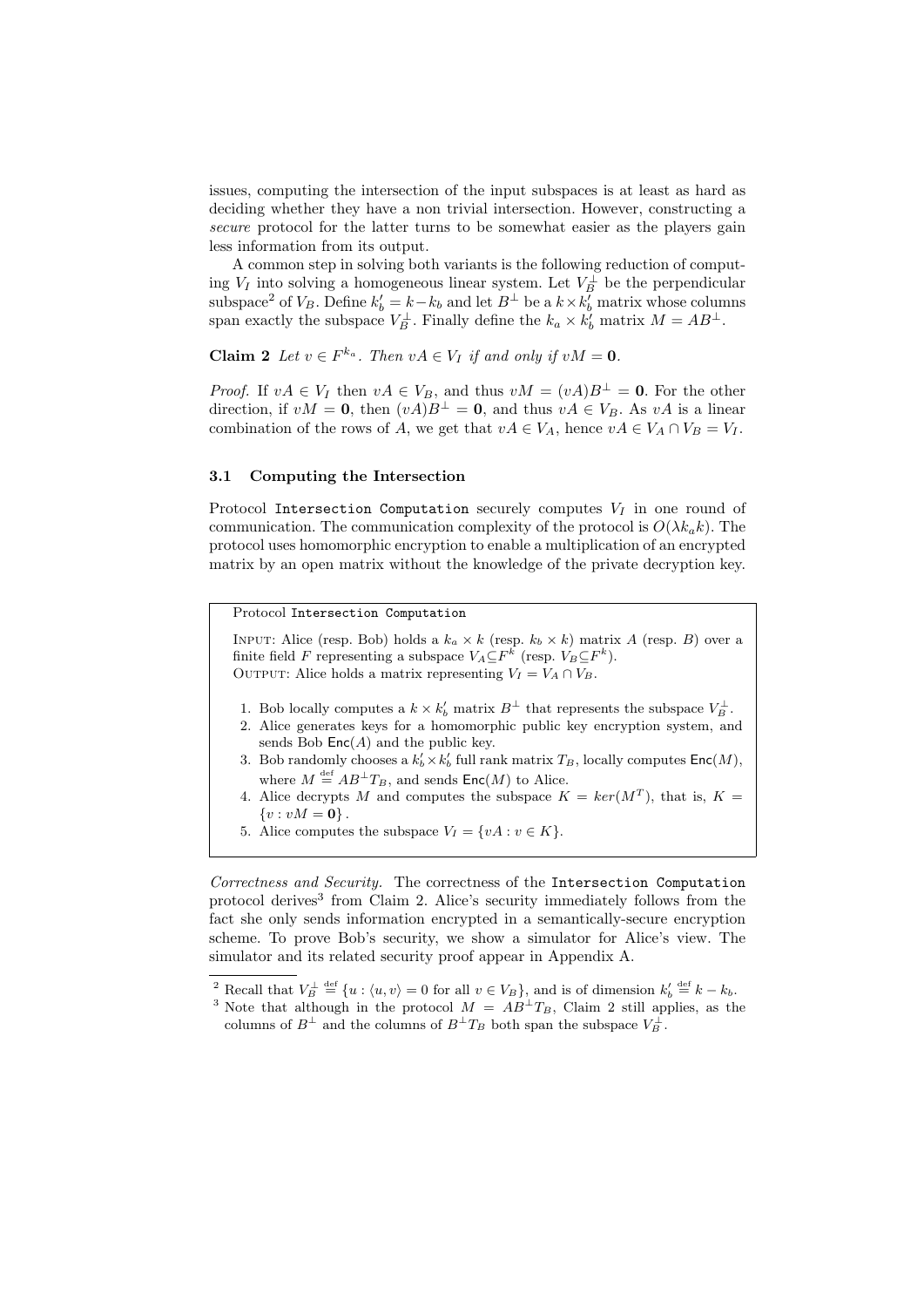#### 3.2 Deciding Whether the Intersection is Trivial

Let  $V_A$ ,  $V_B$  be as above and  $V_I$  their intersection<sup>4</sup>. By Claim 2, there is a non trivial intersection between  $V_A$  and  $V_B$  if and only if there exist a non-zero vector  $v \in F^{k_a}$  such that  $vAB^{\perp} = 0$ . This happens only if  $rank(AB^{\perp}) < k_a$ , that is, if  $AB^{\perp}$  is not a full rank matrix. Hence, computing  $AB^{\perp}$  seems useful also in deciding whether  $V_I = \{0\}$ . However, unlike in the Intersection Computation protocol ,we cannot have Bob sending  $AB^{\perp}$  nor any information regarding its dimension to Alice. Such information would compromise the protocol privacy.

As in the Intersection Computation protocol, Alice sends an encryption of her input and a public key to Bob, who computes an encryption of  $AB^{\perp}$ . Here, we are only interested in whether  $AB^{\perp}$  is of full rank. Our main building block is a private protocol that transforms the encryption of  $AB^{\perp}$  into an encryption of an upper triangular matrix<sup>5</sup>. In particular, there is a 0 on the main diagonal of the resulting matrix if and only if  $AB^{\perp}$  is of full rank.

Definition 1 (Oblivious Gaussian Elimination Problem). Input: Alice holds a private key of a public key homomorphic encryption scheme over a finite field F. Bob holds a  $k_a \times k_b$  matrix M encrypted by Alice's public key, where  $k_a \leq k_b$ .

Output: Suppose  $rank(M) = r$ . In the end of the protocol Bob holds an encryption of a  $k_a \times k_b$  matrix M'. With probability  $1-\mathbf{neg}(k)$ , the matrix M' is upper triangular and: (i) There are at most  $r$  non-zero elements on the main diagonal of  $M'$ . (ii) With constant probability there are exactly r non-zero elements on the main diagonal of  $M'$ .

The following theorem summarizes the properties of our protocol for solving the Oblivious Gaussian Elimination Problem. The protocol is described in Section 4.

**Theorem 3.** There is a secure protocol with communication complexity  $\tilde{O}(\lambda k_a k_b)$ and round complexity  $k_a^{0.275}$ , that solves the Oblivious Gaussian Elimination Problem.

Having a secure protocol for solving the problem above, deciding the intersection of the input subspaces is done in two steps. A procedure for deciding the intersection with one sided constant error probability is depicted in Protocol Intersection Decision below. To get a protocol with negligible error probability, Alice and Bob run protocol Intersection Decision for  $m = \omega(\log k)$ times. Alice and Bob then obliviously compute the logical OR of all the executions. The correctness of the protocol is straight forward assuming the correctness of Oblivious Gaussian Elimination.

Theorem 4. Protocol Intersection Decision is a secure protocol for the subspace intersection decision problem. The communication complexity of the protocol is  $\tilde{O}(\lambda k_a k)$  and the round complexity is  $\tilde{O}(k_a^{0.275})$ .

<sup>&</sup>lt;sup>4</sup> W.l.o.g., we assume that  $k_a + k_b \leq k$ , as otherwise  $V_A$  and  $V_B$  always have a nontrivial intersection.

<sup>&</sup>lt;sup>5</sup> For non-square matrices upper triangular means  $i > j \Rightarrow M[i, j] = 0$ .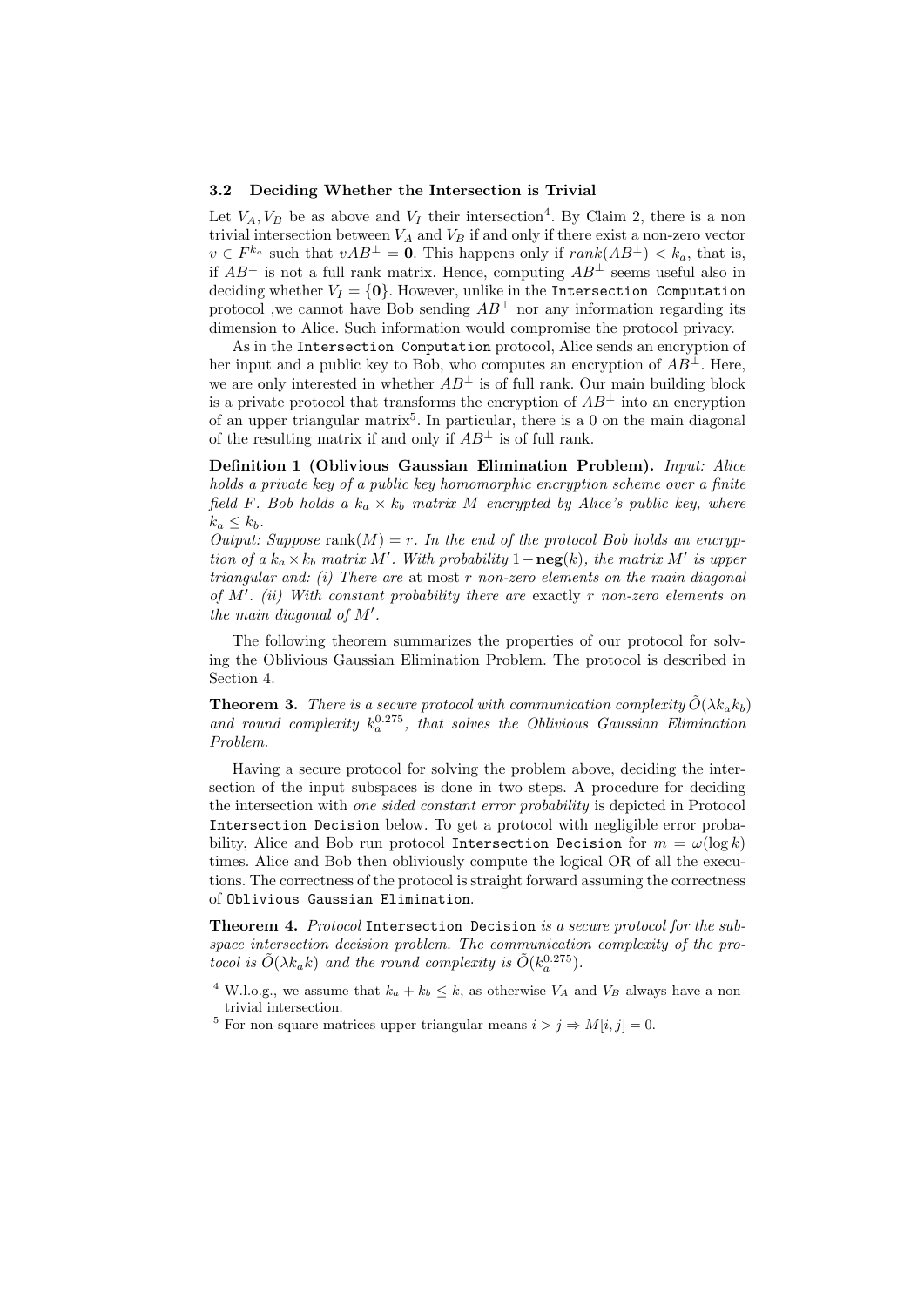#### Protocol Intersection Decision

INPUT: Alice (resp. Bob) holds a  $k_a \times k$  (resp.  $k_b \times k$ ) matrix A (resp. B) over a finite field F representing a subspace  $V_A \subseteq F^k$  (resp.  $V_B \subseteq F^k$ ). Let  $B^{\perp}$  be a  $k \times k_b'$ matrix that represents the subspace  $V_B^{\perp}$ .

OUTPUT: If  $V_I$  is not the trivial zero subspace, Bob outputs  $Enc(0)$  with probability 1. Else, with constant probability, Bob outputs  $\mathsf{Enc}(r)$  for some non-zero  $r \in F$ .

- 1. Alice generates keys for a homomorphic public key encryption system, and sends Bob  $Enc(A)$  and the public key.
- 2. Bob locally computes  $\mathsf{Enc}(M)$ , where  $M \stackrel{\text{def}}{=} AB^{\perp}$ . Note that M is a  $k_a \times k_b'$ matrix.
- 3. Alice and Bob run protocol Oblivious Gaussian Elimination on  $Enc(M)$ . Denote by M' the resulting  $k_a \times k'_b$  matrix that Bob holds at the end of the protocol execution.
- 4. Bob and Alice use the Multiply protocol such that Bob eventually locally outputs  $\mathsf{Enc}(r)$  where  $r \stackrel{\text{def}}{=} \prod_{i=1}^{k_a} M'[i, i].$

## 4 Oblivious Gaussian Elimination

In this section we introduce a protocol for the Oblivious Gaussian Elimination problem (See Definition 1), with parameters matching Theorem 3. We first define the Oblivious Gaussian Elimination problem for square matrices. Then we design a protocol for this special case, and finally we reduce the problem on general matrices to the problem on their square counterparts.

Definition 2 (Oblivious Gaussian Elimination Problem for Square Matrices). Input: Alice holds a private key of a public key homomorphic encryption scheme over a finite field F. Bob holds a  $k \times k$  matrix M encrypted by Alice's public key.

Output: In the end of the protocol Bob holds an encryption of a  $k \times k$  matrix M'. With probability  $1 - \mathbf{neg}(k)$ , the matrix M' is upper triangular and: (i) If M is full rank then with probability  $1 - \mathbf{neg}(k)$  all the diagonal entries of M' are non-zero. (ii) If M is not full rank then there is a 0 entry on the diagonal of  $M'$ .

There are two differences between this definition and Definition 1. Here, the diagonal of the resulting matrix  $M'$  does not reflect the exact rank of  $M$ , but rather only whether  $M$  is full rank or not. On the other hand, here we require very high success probability, while in Definition 1, the success probability is constant.

### 4.1 Gaussian Elimination

The Gaussian Elimination algorithm is a well known method for transforming a matrix into a triangular form, while keeping its rank. Consider the following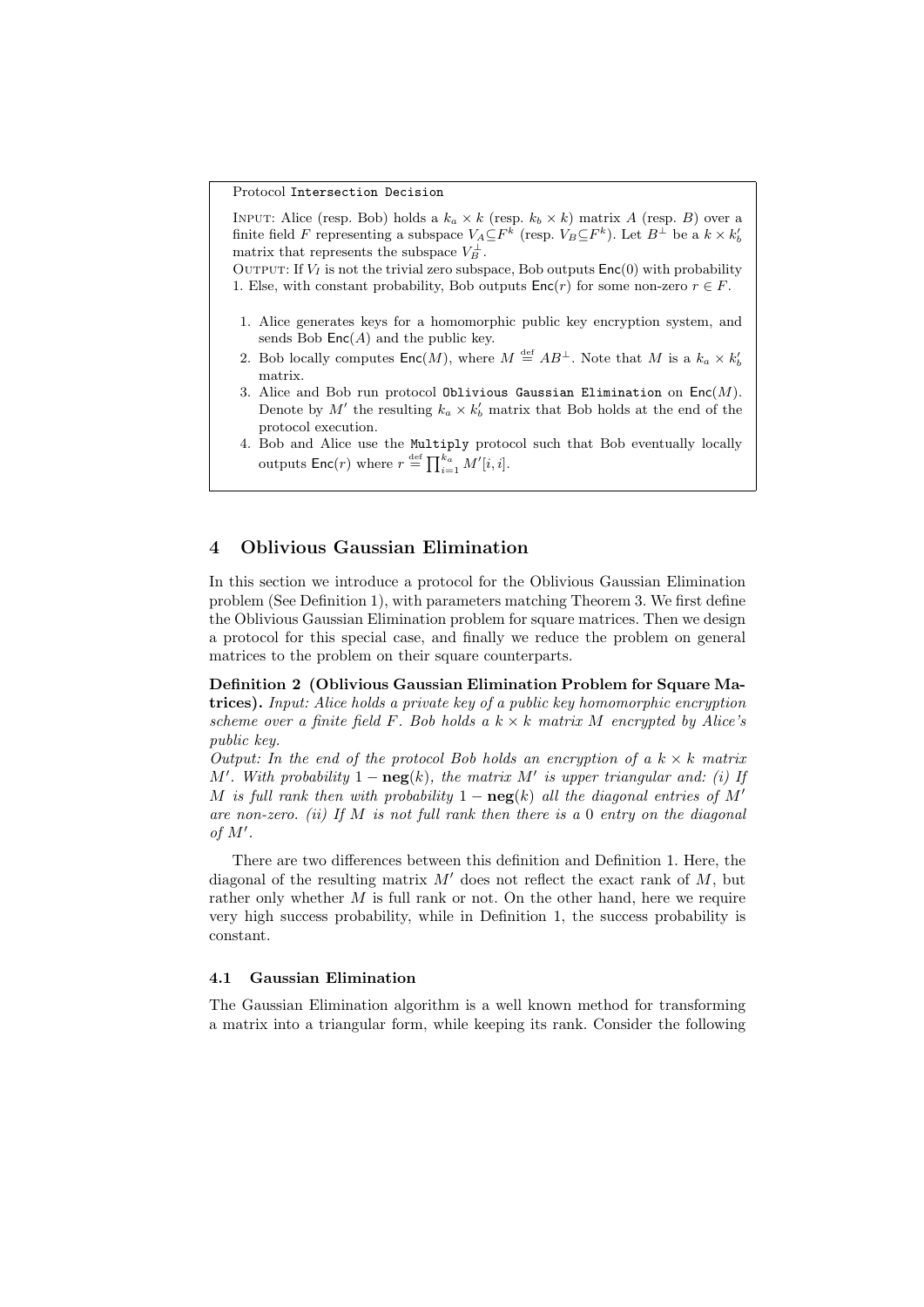'textbook' Gaussian Elimination procedure. To simplify the presentation, we assume the underlying field is the unique finite field with two elements, that is,  $F = GF(2)$ . The generalization of all our protocols to other finite fields of fixed size is straight forward<sup>6</sup>.

Input: A  $k \times k$  matrix M over  $F = \text{GF}(2)$ :

(1) Find a row  $M_i$ , such that the leftmost coordinate in  $M_i$  is 1, that is,  $M[j, 1] = 1.$ 

(2) For every  $i \neq j$ , if  $M[i, 1] = 1$ , add  $M_j$  to  $M_i$ , so that the result is 0 in the leftmost coordinate.

(3) Swap the first and the jth rows of M.

(4) If  $k > 1$ , perform steps  $(1) - (4)$  on the lower-right  $(k-1) \times (k-1)$  sub-matrix of M.

Consider obliviously running Gaussian Elimination on an encrypted  $k \times k$ matrix M over  $GF(2)$  held by Bob. In step (1) Bob faces the problem of choosing the row  $M_i$  as he cannot distinguish a 0 entry from a 1 entry, and letting Bob (or Alice) learn  $j$  may compromise privacy. To go around this problem, we let Alice and Bob eliminate the leftmost column using several rows. For each of the rows they use, if the leftmost entry is 1 then we get the desired elimination. On the other hand, if the leftmost entry is 0, the matrix is not changed at all. We use randomization to guarantee that with high probability, the leftmost entry in at least one of the rows used is 1.

### 4.2 Column Elimination

Protocol Basic Column Elimination securely eliminates the leftmost column of a matrix using its jth row.

In the second step of the protocol Bob uses Alice's assistance in computing  $Enc(M[i, 1] \cdot M[j, 1] \cdot M_j)$ . Note that if  $M[j, 1] = 0$  then the result of step 2 is an encryption of 0. Therefore, if  $M[j, 1] = 0$ , Bob adds encryptions of 0 to every row, and thus  $M' = M$ . If  $M[j, 1] = 1$ , then Bob adds  $M_j$  exactly to the rows  $M_i$  with  $M[i, 1] = 1$ , as in the Gaussian Elimination procedure.

The communication complexity of the protocol is  $O(\lambda k^2)$ , as we run the Vector Multiply protocol for  $O(k)$  times. However, in all iterations Bob multiplies an encryption of  $M_j$ . Hence, it is enough for Bob to randomly choose  $r_{M_j}$  and send Alice  $\textsf{Enc}(M_j + r_{M_j})$  only once. We get that the communication complexity from Bob to Alice is reduced to  $O(\lambda k)$  while the communication from Alice to Bob remains  $O(\lambda k^2)$ . The communication from Alice to Bob will later be reduced as well.

 $6$  To generalize our protocols to a field  $F$ , use the a sub-protocol for the following problem: Bob holds  $Enc(a)$  for  $a \in F$ , and Alice holds the private decryption key. In the end of the protocol Bob should hold  $\mathsf{Enc}(a^{-1})$  if  $a \neq 0$  and  $\mathsf{Enc}(0)$  if  $a = 0$ . If  $|F|$ is large, this can be done using the garbled circuit method of Yao, without affecting the asymptotic complexity of the protocol.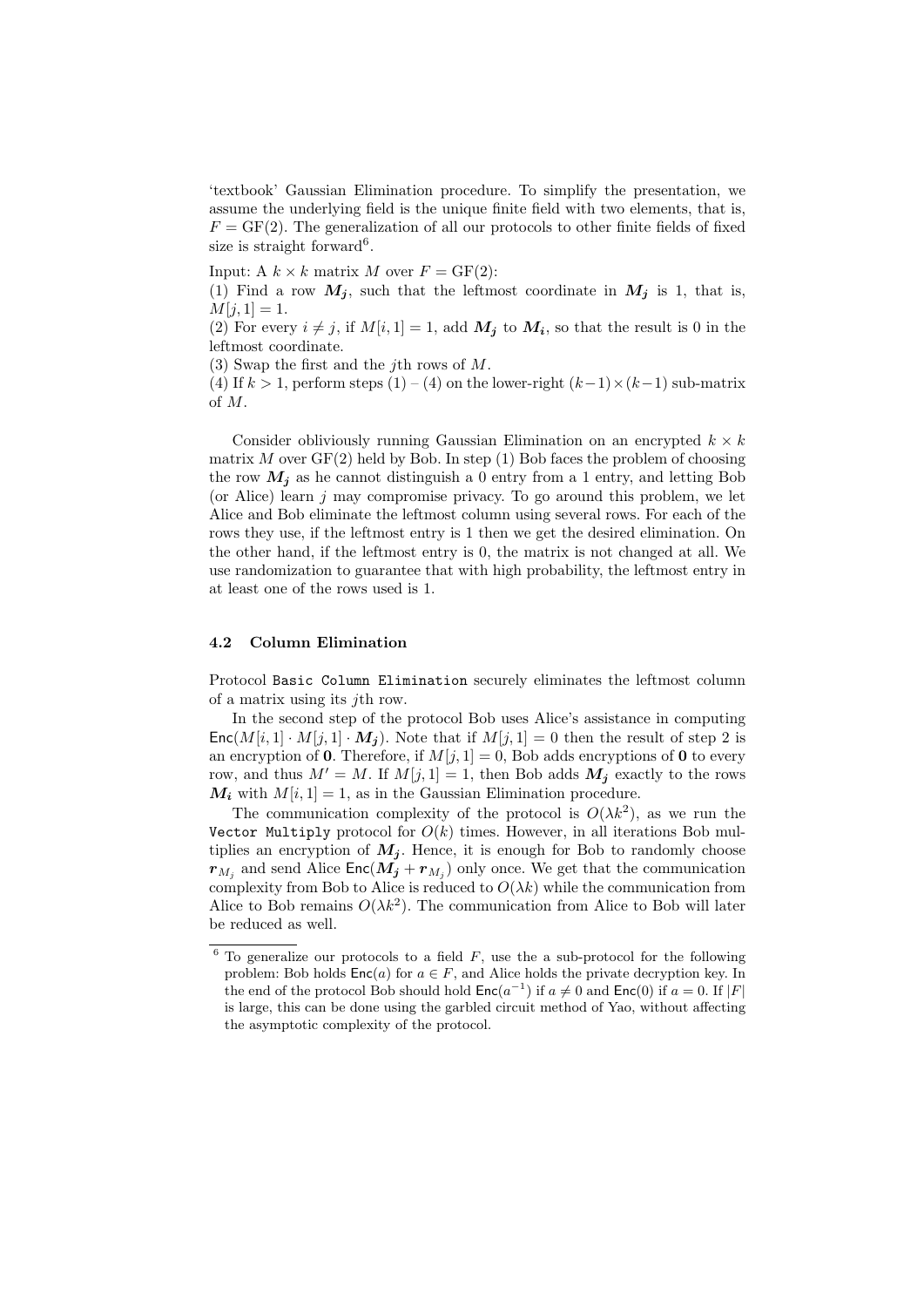Protocol Basic Column Elimination

Input: As in Definition 2

OUTPUT: At the end of the protocol Bob holds an encryption of a matrix  $M'$  with the following properties: If  $M[j, 1] = 0$  then  $M' = M$ . Otherwise,  $M'_i = M_i$  for every  $i \leq j$ , and for  $i > j$  (i) if  $M[i, 1] = 0$  then  $M'_i = M_i$ , and (ii) if  $M[i, 1] = 1$ then  $M_i' = M_i + M_j$ .

For every  $j < i \leq k$  do the following:

- 1. Alice and Bob run protocol Multiply, with Bob's inputs being  $Enc(M[j, 1])$ and  $Enc(M[i, 1])$ . As a result, Bob holds  $Enc(M[i, 1] \cdot M[j, 1])$ .
- 2. Alice and Bob run protocol Vector Multiply, with Bob's inputs being  $Enc(M[i, 1|M[j, 1])$  and  $Enc(M_i)$ . As a result, Bob holds  $Enc(M[i, 1] \cdot M[j, 1])$  $M_i$ ).
- 3. Bob locally computes  $\textsf{Enc}(M_i') = \textsf{Enc}(M_i + M[i, 1] \cdot M[j, 1] \cdot M_j)$ .

Oblivious Column Elimination. As we noted above, if the leftmost coordinate of the eliminating row  $M_i$  is 0, running Basic Column Elimination does not advance the elimination process. Protocol Oblivious Column Elimination below uses the upper  $m$  rows of  $M$  to eliminate the leftmost column. The process is successful if any of these  $m$  rows contains 1 in the leftmost coordinate, and the parameter  $m$  is chosen such that this happens with high probability. Let  $i \in \{1, \ldots, m\}$  be the minimal row index such that  $M[i, 1]$  is non-zero. Note that (i) the column elimination process using any of the  $i - 1$  upper rows does not change the matrix; (ii) the *i*th row  $M_i$  eliminates the leftmost column of M; (iii) the column elimination process using rows  $i + 1$  to m does not effect M anymore. Denote by  $M'$  the resulting matrix.

Next, Alice and Bob swap the *i*th and first rows of  $M'$ . However, as the process is run obliviously, Bob does not know what  $i$  is. For that, we slightly modify Gaussian Elimination. Note that if the elimination was successful, the ith row in  $M'$  is the only row that does not have 0 in the leftmost coordinate. Bob adds the top m rows in M' into the top row of the matrix:  $M_1' = \sum_{j=1}^m M_j'$ . The result is a leftmost 1 entry in at most two rows of  $M'$ : the first and *i*th.

To eliminate the non-zero entry in  $M'$  we run Basic Column Elimination once more using the top row. If  $M$  is a full-rank matrix, and there is a 1 entry in the leftmost column of at least one of the top  $m$  rows of  $M$ , then in the resulting *M'* satisfies: (i)  $M'[1, 1] = 1$  and (ii)  $M'[j, 1] = 0$  for  $2 \le j \le k$ .

We note that Alice and Bob may agree on  $T$  by choosing a seed to a pseudorandom generator. Hence, the communication complexity of this protocol is  $m$  times that of protocol Basic Column Elimination. It is simple to verify that neither Alice nor Bob gain any information about  $M$ . Furthermore, rank $(M')$  = rank $(M)$  as M is transformed into M' via a sequence of elementary matrix operations. Finally, the following claim shows that the elimination is successful with high probability.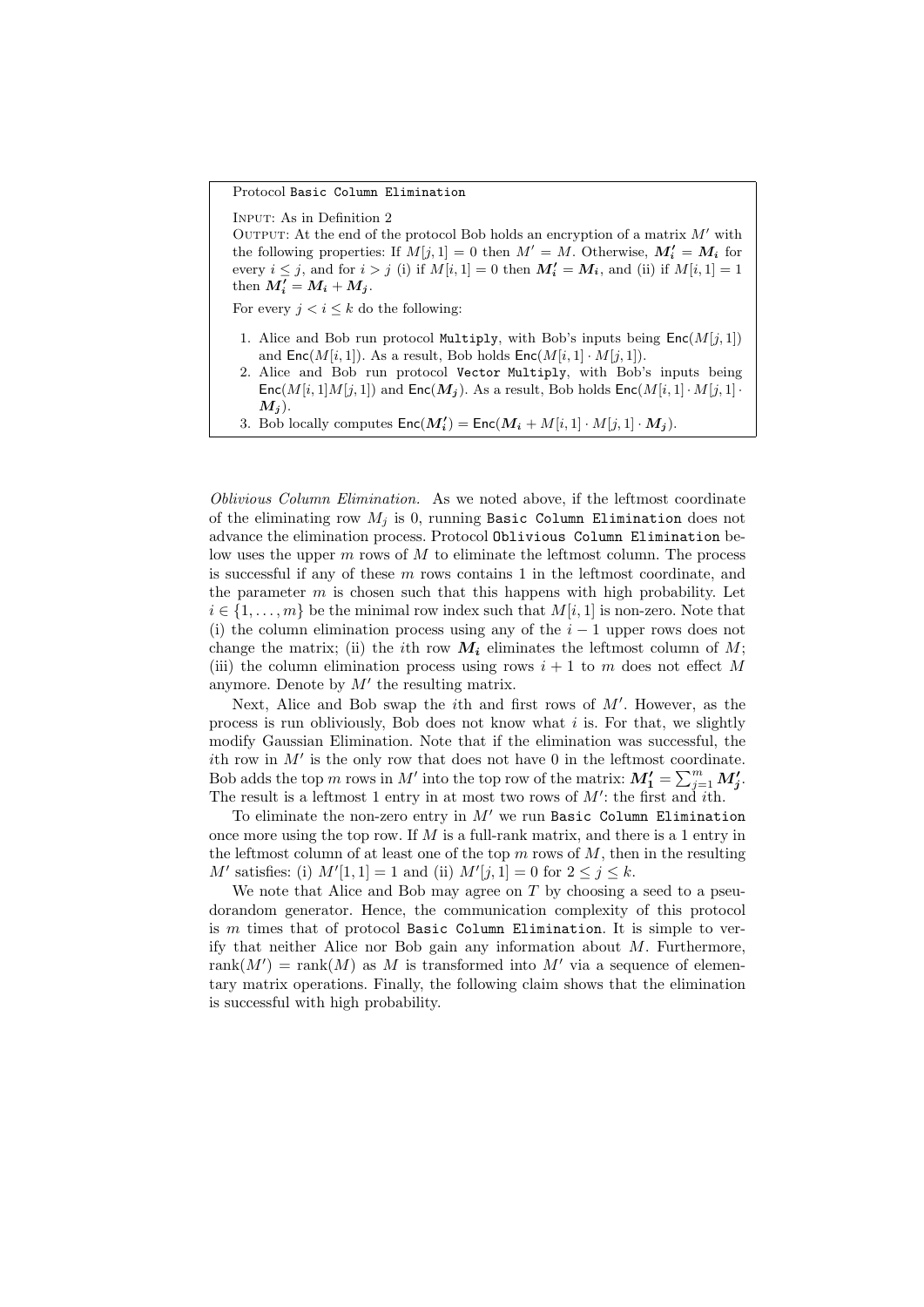Protocol Oblivious Column Elimination

Input: As In Definition 2

OUTPUT: At the end of the execution Bob holds an encryption  $\mathsf{Enc}(M')$  of a  $k \times k$ matrix such that  $rank(M') = rank(M)$ . Furthermore, if the leftmost column of M is non-zero then with high probability  $M'[1, 1] = 1$  and  $M'[i, 1] = 0$  for  $2 \le i \le k$ .

- 1. Alice and Bob agree on a random non-singular matrix  $T \in_R \mathbb{GF}(2)^{k \times k}$ . Bob uses the homomorphic properties of the encryption scheme to compute  $\mathsf{Enc}(M')$  where  $M' = TM$ .
- 2. For every  $1 \leq i \leq m(k)$ , Alice and Bob run protocol Basic Column Elimination with Bob's inputs being  $\mathsf{Enc}(M')$  and i.
- 3. Bob locally assigns  $M_1' = \sum_{j=1}^m M_j'$  by adding the m upper encrypted rows of  $M'$ .
- 4. Alice and Bob run protocol Basic Column Elimination protocol with Bob's inputs being  $\mathsf{Enc}(M')$  and 1.

**Claim 5** Let M be a  $k \times k$  matrix and T be a random  $k \times k$  matrix of full rank, both over  $GF(2)$  and let  $m = \omega(\log k)$ . If the leftmost column of M is non-zero, then with probability  $1-\mathbf{neg}(k)$ , at least one entry in the leftmost column of the top m rows of the matrix TM is non-zero.

*Proof.* Denote the leftmost non-zero column of M by c, the m top rows of T by  $T_1, \ldots, T_m$ , and note that  $TM[i, 1] = T_i c$ . If T was a random matrix, that is  $T_1, \ldots, T_m$  were independently randomly chosen vectors, then for every  $i \in [m]$ the probability that  $TM[i, 1] = 0$  would be exactly 1/2. Hence the probability that  $TM[i, 1] \neq 0$  for at least one value of i would be  $1 - neg(k)$ . As a random matrix has full rank with constant probability [4], it follows that for a random non-singular matrix the probability that such an event occurs is also negligible.

### 4.3 Oblivious Gaussian Elimination

We now have the ingredients to present our Oblivious Gaussian Elimination protocol. On a matrix  $M \in GF(2)^{k \times k}$ , the protocol first applies Oblivious Column Elimination, to eliminate the leftmost column, and then recurses on the lower-right  $(k - 1) \times (k - 1)$  sub-matrix. For clarity of presentation, we first construct a 'naive' protocol, of communication complexity  $\tilde{O}(\lambda k^3)$  and round complexity  $\tilde{O}(k)$ , and then discuss how to reduce the communication complexity to  $\tilde{O}(\lambda k^2)$  and the round complexity to  $\tilde{O}(k^{0.275})$ .

As before, it is easy to verify that the parties gain no information about the matrix M. The following claim asserts the correctness of the protocol.

Claim 6 At the end of the execution of the Oblivious Gaussian Elimination Protocol, Bob holds an encryption of an upper triangular matrix  $M'$  as required by Definition 2.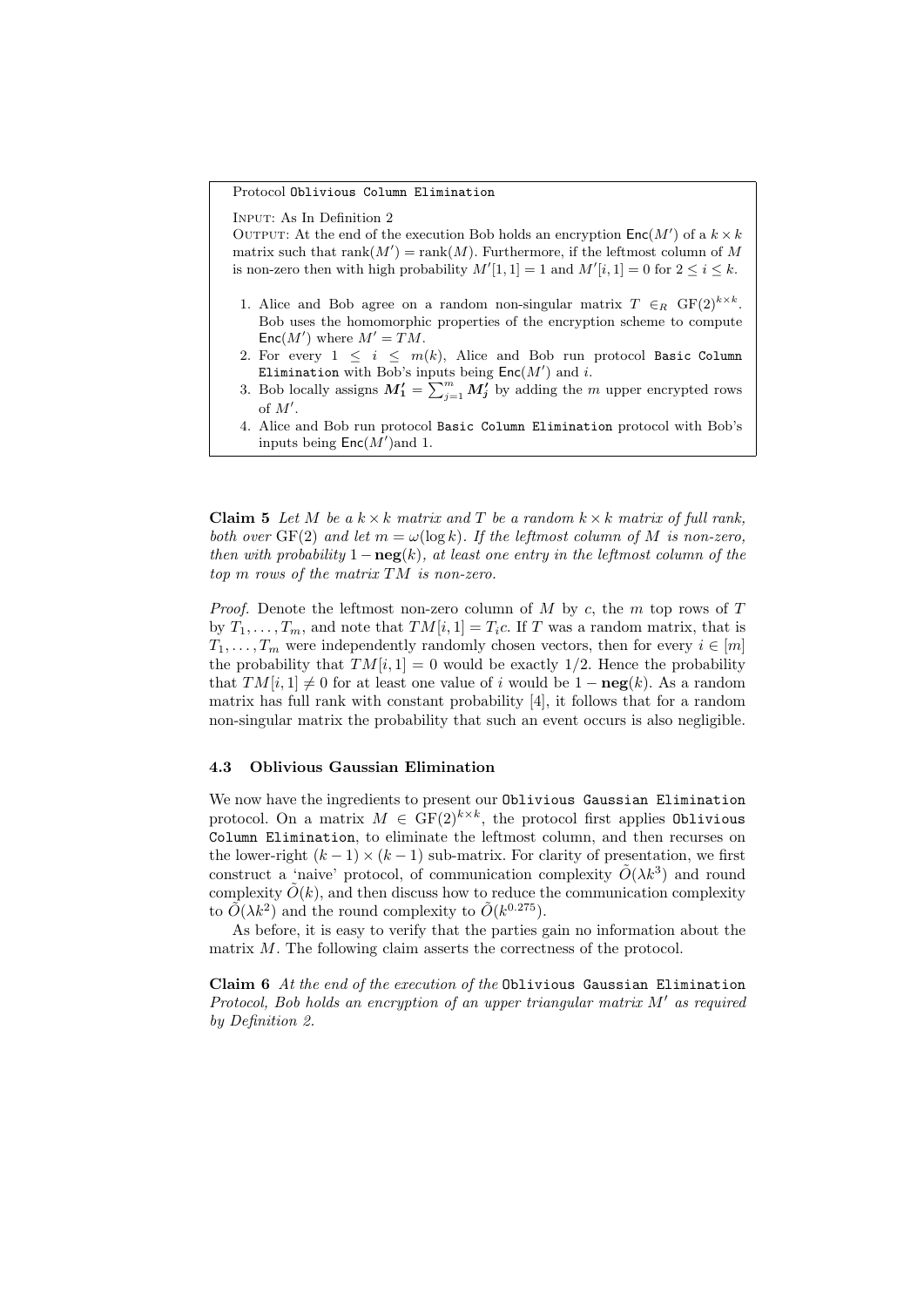|                                                                                                                 | Protocol Oblivious Gaussian Elimination (for Square matrices) |  |
|-----------------------------------------------------------------------------------------------------------------|---------------------------------------------------------------|--|
| INPUT AND OUTPUT: As in Definition 2.                                                                           |                                                               |  |
| 1. Alice and Bob run protocol Oblivious Column Elimination on $M$ . Let Bob's<br>output be $\mathsf{Enc}(M')$ . |                                                               |  |
| 2. Alice and Bob recursively run Oblivious Gaussian Elimination, on the                                         |                                                               |  |
| lower-right $(k-1) \times (k-1)$ submatrix of M'. Let Bob's output be $Enc(M'')$ .                              |                                                               |  |
| $\Big(\frac{\mathsf{Enc}(M'[1,1]),\, \mathsf{Enc}(M'[1,2]),\ldots,\mathsf{Enc}(\tilde{M}'[1,k])}{0}\Big)$       |                                                               |  |
| 3. Bob locally outputs $\Big\}$                                                                                 | Enc(M'')                                                      |  |

#### 4.4 Reducing Communication Complexity via Lazy Evaluation

Informally, in the above protocol, Bob uses Alice as a 'calculator' for performing multiplications of encrypted field elements. The communication complexity of protocol Oblivious Gaussian Elimination is  $O(\lambda m k^3) = \tilde O(\lambda k^3)$ , by picking  $m = \text{polylog}(k)$ . We now show that Bob can also use Alice as a storage device, and by this to reduce the communication complexity by a factor of  $k$ . Note that in each round of the protocol, Bob sends to Alice one row and one column of  $Enc(M)$ , (masked with random vectors). In return, Alice sends  $O(k)$  vectors that Bob adds to the matrix M. Each of these vectors is of size k, resulting in  $\tilde{O}(\lambda k^2)$ communication per round.

However, as Bob is not using all the matrix entries in the following round, we can have Alice send him only the single row and column that are needed for completing the next round. We make a simple modification to the protocol, and let Alice maintain a matrix L, where  $L[i, j]$  equals the sum of elements Bob needs to add to the entry  $M[i, j]$ . Alice would then send  $\mathsf{Enc}(L[i, j])$  just before the *i*th row, or the *j*th column is needed for Bob. Moreover, whenever Bob multiplies his matrix by a full-rank matrix. Alice needs to multiply  $L$  by the same matrix, and this is the reason why Alice and Bob choose the random matrices together. This reduces the communication complexity of each round to  $\tilde{O}(\lambda k)$ , and hence the communication of the entire protocol to  $\tilde{O}(\lambda k^2)$ .

## 4.5 Reducing the Round Complexity

The round complexity of our protocol is linear in the matrix dimension, that is  $\Omega(k)$ . In this section we show how to reduce the round complexity to sub-linear while preserving the low communication complexity. The idea is to combine our communication efficient protocol with the general purpose round efficient protocol of Yao [18]. This idea was used before, in, e.g., [12].

The protocol is still based on Gaussian Elimination, only that here we eliminate a number of columns together in the same round. Let  $\ell = k^{\epsilon}$  where  $0 < \epsilon < 1$ is a parameter to be specified later. The first modification we make to Oblivious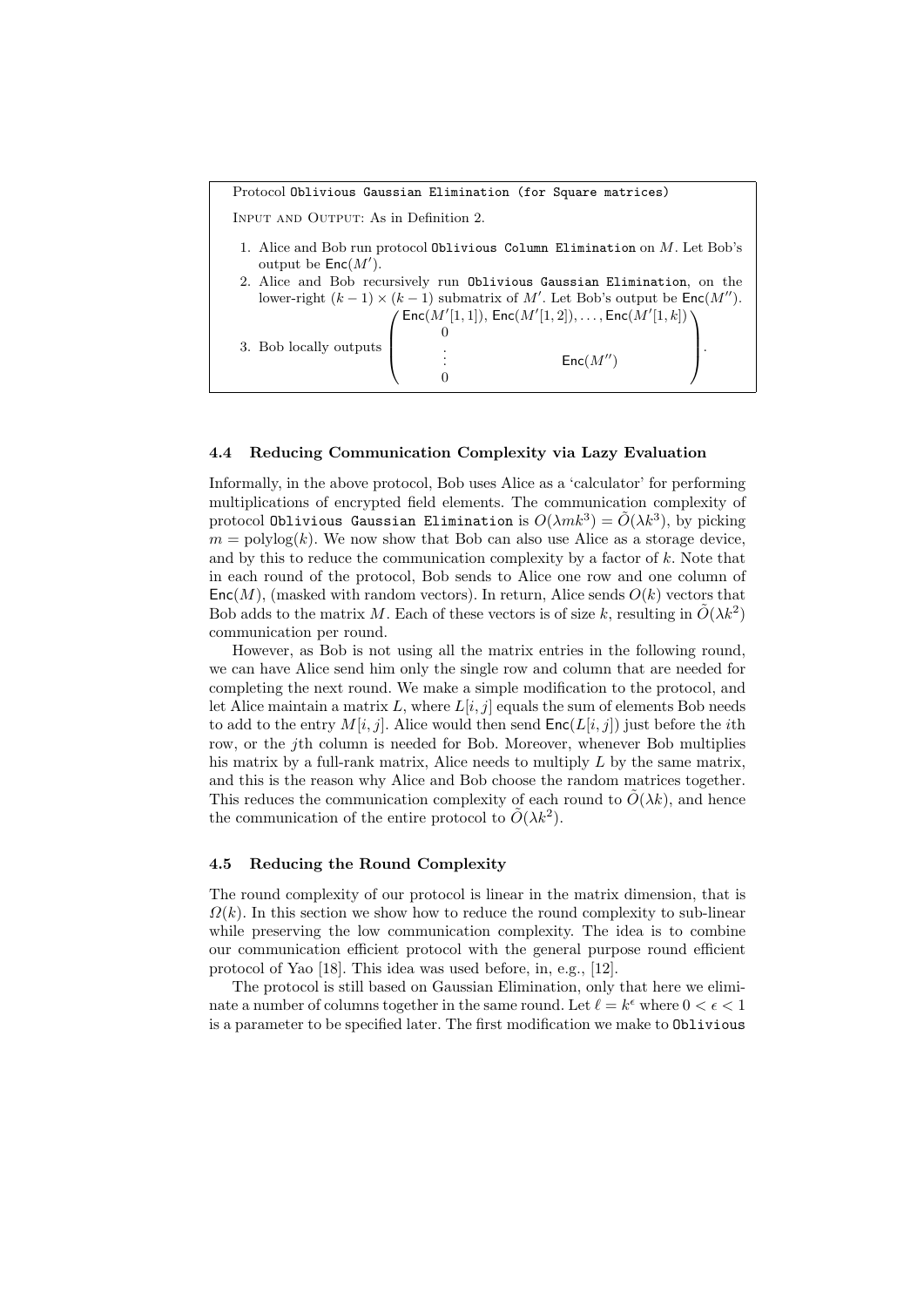Gaussian Elimination is that Bob multiplies the matrix  $M$  by full rank matrices from  $both$  sides and not only from the left. By Claim 1, if  $M$  is a full rank matrix then with constant probability, the top-left  $\ell \times \ell$  sub-matrix of M, denoted by  $N$ , is of full rank as well.

In this stage Alice and Bob execute a secure sub-protocol base on [18], such that at the end of the protocol Bob holds an encryption of  $N^{-1}$  if N is invertible, and an encryption of the  $0$  matrix if  $N$  is not full rank. Following this stage, the protocol is very similar to the original Oblivious Gaussian Elimination protocol. We divide the k rows of M into  $k/\ell$  blocks of  $\ell$  rows each. Denote the block of the top  $\ell$  rows of M by K. The notations are depicted in Figure 1. For every other  $\ell$ -rows block L, Alice and Bob perform the following:



Fig. 1. Notations for the round efficient protocol.

Denote the  $\ell \times \ell$  left sub-matrix of L by X. Bob uses the help of Alice to compute  $L \leftarrow L - XN^{-1}K$ . If N is not invertible, then Bob has an encryption of the 0 matrix as  $N^{-1}$ , and thus the matrix is left unchanged. Otherwise, this procedure zeros the  $\ell$  leftmost columns of  $L$ . As this process succeeds with constant probability, we repeat it a polylogarithmic number of times. Using basic techniques Alice and Bob can make sure that after finding a non-invertible  $N$ . no changes are done to the matrix till working on the next block of columns.

We first analyze the communication complexity of the protocol excluding the sub-protocol for computing  $N^{-1}$ . The communication complexity from Bob to Alice in each round is  $O(\lambda \ell k)$  as Bob sends a masking of the top  $\ell$  rows and the leftmost  $\ell$  columns to Alice. Therefore, as there are  $k/\ell$  rounds, the overall communication from Bob to Alice is  $\tilde{O}(\lambda k^2)$ . The communication complexity from Alice to Bob in each round is large as she needs to send  $O(\lambda \ell k)$  bits for every  $\ell$ -rows block. However, as before, we use lazy evaluation. Alice only sends Bob the  $O(\lambda \ell k)$  bits he needs for the next block of columns, and keeps a matrix with the changes needed to be made to all the other entries in the matrix of Bob. This makes the overall communication complexity from Alice to Bob  $O(\lambda k^2)$ , excluding the protocol for computing  $N^{-1}$ .

We now analyze the communication complexity of the secure sub-protocol for computing  $N^{-1}$ . The communication complexity of securely inverting a matrix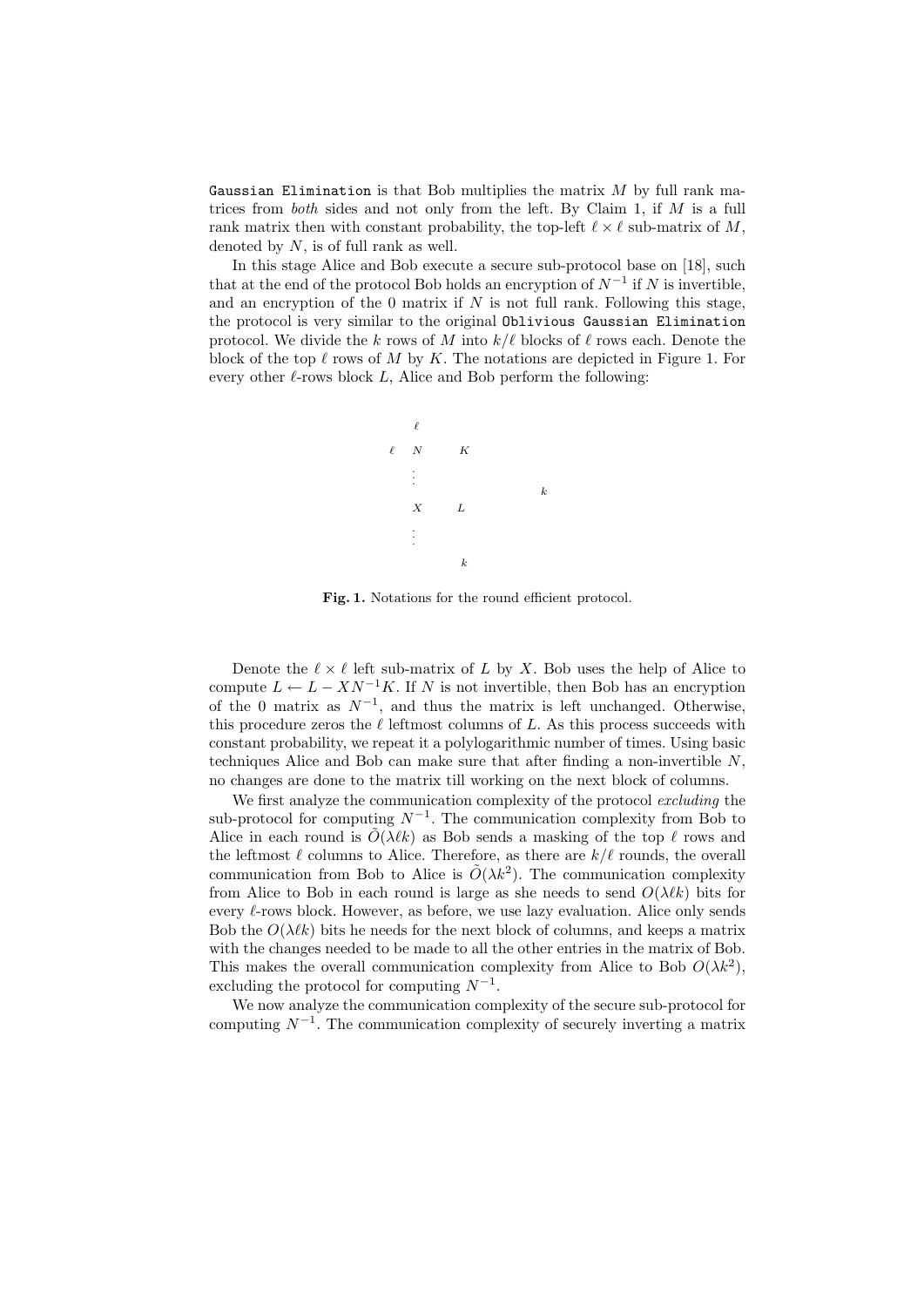using Yao's garbled circuit method is related to the circuit complexity of matrix inversion. As matrix inversion is reducible to matrix multiplication, this can be done using a circuit of size  $O(\ell^{\omega})$ , where the best known upper bound [6] for  $\omega$ is approximately 2.38.

Therefore, the communication complexity of the sub-protocol is  $O(\lambda \ell^{\omega})$ . As it is executed  $O(k/\ell)$  times through the protocol we get that the overall complexity of executing the sub-protocol is:

$$
(\lambda k/\ell)\ell^{\omega} = \lambda k\ell^{\omega - 1} = k k^{\epsilon(\omega - 1)} = \lambda k^{1 + \epsilon \omega - \epsilon}.
$$

To get a communication complexity of  $\tilde{O}(\lambda k^2)$ , we set the value of  $\epsilon$  such that  $1 + \epsilon\omega - \epsilon = 2$ , i.e.,  $\epsilon = 1/(\omega - 1) = 1/1.38 \approx 0.725$ . The round complexity of the protocol is  $\tilde{O}(k^{1-\epsilon}) = \tilde{O}(k^{0.275})$ . Choosing different values for  $\ell$ , one gets a tradeoff between the communication complexity and the round complexity.

Theorem 7. There is a protocol for the Oblivious Gaussian Elimination Problem for Square Matrices (See Definition 2) over GF(2) with communication complexity  $\tilde{O}(\lambda k^2)$  and round complexity  $\tilde{O}(k^{0.275})$ .

### 4.6 Handling Non-Square Matrices

Protocol Oblivious Gaussian Elimination as described above works with very high probability for square matrices. We now show how to generalize the protocol to non-square matrices using a reduction. On a non-square matrix M of dimensions  $k_a \times k_b$ , Bob first randomly chooses a  $k_a \times k_a$  full-rank matrix  $T_A$  and a  $k_b \times k_b$  full-rank matrix  $T_B$  and computes  $M^* = T_A M T_B$ . Suppose w.l.o.g., that  $k_a < k_b$  (otherwise perform the elimination on  $M<sup>T</sup>$ ). Alice and Bob execute the Oblivious Gaussian Elimination protocol on the top left  $k_a \times k_a$  of  $M^*$ , denoted by  $N^*$ . The  $k_b - k_a$  right columns of M are updated during the protocol, but are not eliminated. By Claim 2, if  $rank(M) \geq r$  then with constant probability,  $rank(N^*) = r$ , and thus after executing the Oblivious Gaussian Elimination protocol on  $N^*$ , Bob holds an encrypted matrix  $\mathsf{Enc}(M')$  such that  $M'$  is upper triangular, and with constant probability  $M'$  has exactly r non-zero entries on its diagonal. The communication complexity of the protocol is  $\tilde{O}(\lambda k_a k_b)$  and the round complexity remains  $\tilde{O}(k_a^{0.275})$ . This completes the proof of Theorem 3.

## 5 Finding a Random Element in The Intersection

As in the previous sections, Alice holds a  $k_a$ -dimensional subspace  $V_A \subseteq F^k$  represented by a  $k_a \times k$  matrix A, while Bob holds holds a  $k_b$ -dimensional subspace  $V_B \subseteq F^k$  represented by B. Alice and Bob wish to securely compute a uniformly distributed random vector in the subspace  $V_A \cap V_B$ . The main step in the design of our protocol is the addition of random linear constraints to the linear system created by the input subspaces, to reduce the number of solutions into only one random uniformly distributed solution.

We start with a definition of the Oblivious Linear Solve Problem.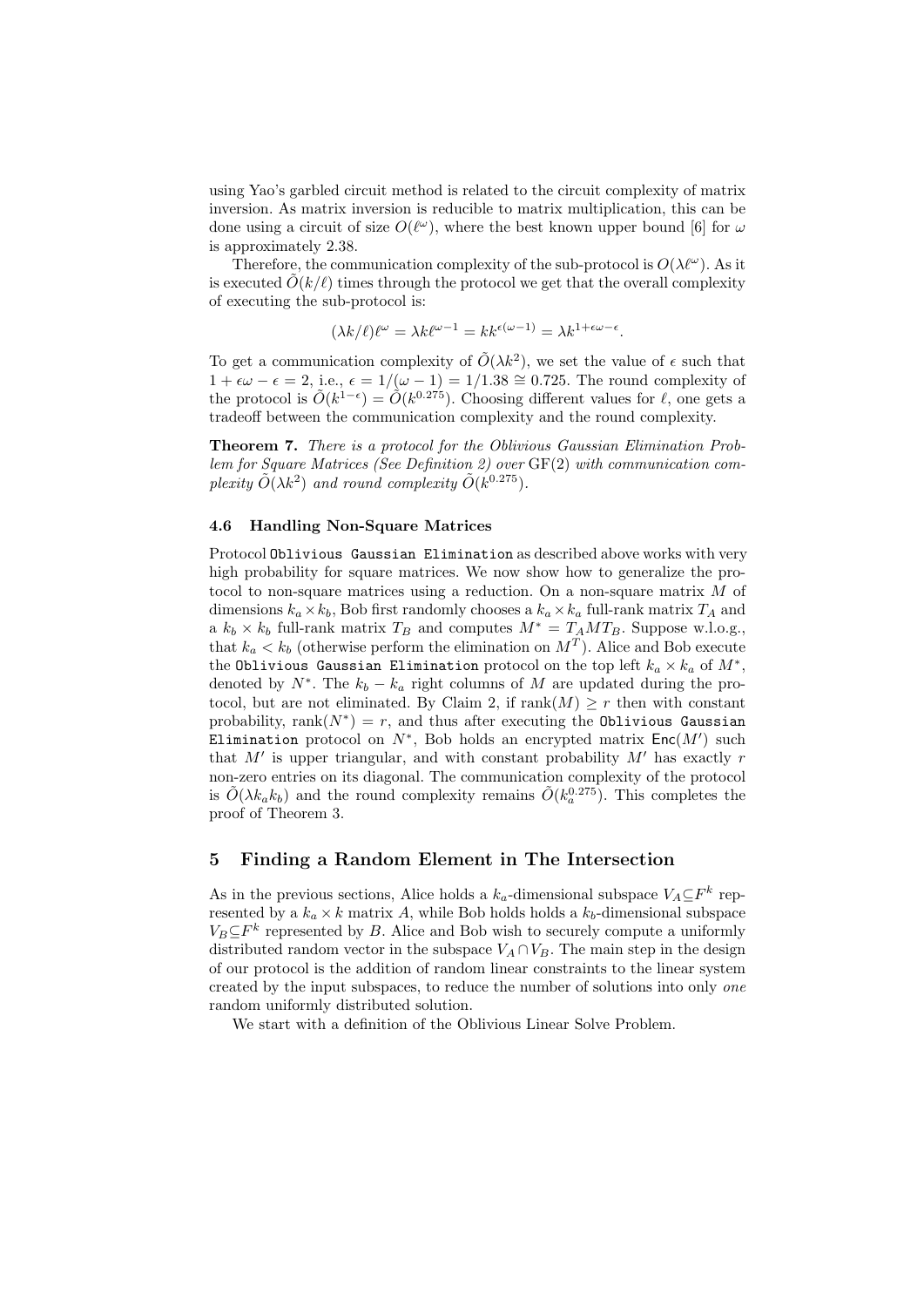Definition 3 (Oblivious Linear Solve Problem). Input: Alice holds a private key of a public key homomorphic encryption scheme over a finite field F. Bob holds a  $k_a \times k_b$  matrix M and a vector  $v \in F^{k_b}$ , encrypted by Alice's public key.

Output: (i) If there exists a vector x such that  $xM = v$ , then with constant probability, Bob holds an encryption of an arbitrary such vector, and with constant probability Bob holds an encryption of  $0.$  (ii) Otherwise Bob holds an encryption of 0.

In Appendix B we modify protocol Oblivious Gaussian Elimination to get protocol Oblivious Linear Solve whose properties are summarizes in the following claim.

Claim 8 Protocol Oblivious Linear Solve is a secure protocol for the Oblivious Linear Solve Problem. The communication complexity of the protocol is  $\tilde{O}(\lambda k_{a}k)$  and the round complexity is  $\tilde{O}(k_{a}^{0.275})$ .

As in our previous protocols, Alice sends Bob  $Enc(A)$ , and Bob computes  $\mathsf{Enc}(M)$  for  $M = AB^{\perp}$ . By Claim 2, it is enough for Alice and Bob to find a random solution vector x to the linear system  $xM = 0$ . However, this linear system may have many solutions and picking an *arbitrary* solution is not satisfactory for our purpose. Therefore, we add random linear constrains to the linear system. That is, we concatenate a matrix  $R$  to  $M$  from the left, and a vector  $u$  to  $\mathbf{0}$  and solve the linear system  $x(R|M) = (u|\mathbf{0})$ . We want to choose R and u so that with high probability, the system has a unique uniformly distributed solution.

The number of constraints needed to be added to the linear system depends on the dimension of the solution space of  $xM = 0$ . To this end, Alice and Bob first execute the Oblivious Gaussian Elimination protocol on  $M$ . By Theorem 3, with constant probability, the number of non-zero elements on the main diagonal of the result matrix  $M'$  equals the rank of  $M$ . Thus, Alice and Bob add a random linear constraint to R and u for every 0 on the main diagonal of  $M'$  and a trivial  $x\mathbf{0} = 0$  constraint for every non-zero element on the diagonal of M'. Alice and Bob pick each random constraint by Alice sending the encryption of a random vector to Bob, who adds to it a second random vector. This way neither Alice nor Bob have information regarding the random constraints used. The technical method to add the constraints is depicted in Protocol Random Intersection Vector.

After adding the random constraints, Alice and Bob run the Oblivious Linear Solve protocol to get an encryption of a solution to the system  $x(R|M)$  =  $(u|\mathbf{0})$ . There are three possible cases: (i) The vector  $(u|\mathbf{0})$  is not in the row span of the matrix  $(R|M)$ . In this case we get  $x = 0$ . (ii) There exists a non-zero vector x such that  $x(R|M) = (u|0)$ , but x is not unique. In this case it holds that  $xM = 0$  but we do not argue that x is a random vector satisfying this requirement. (iii) There exist a unique non-zero vector x such that  $x(R|M) = (u|0)$ . In this case, by a symmetry argument, the vector  $x$  is a random vector satisfying  $xM = 0.$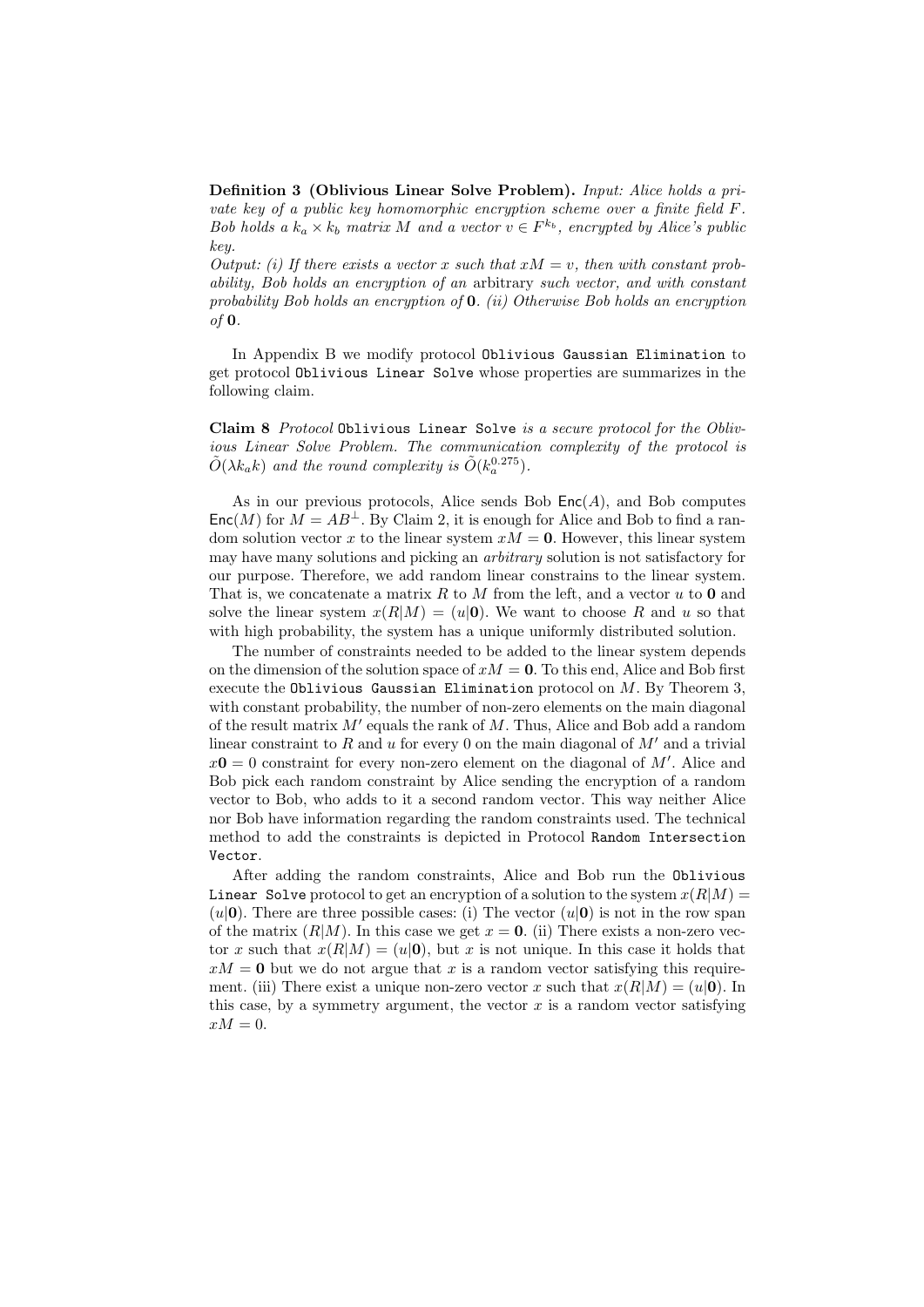Protocol Random Intersection Vector

INPUT: Alice (resp. Bob) holds a  $k_a \times k$  (resp.  $k_b \times k$ ) matrix A (resp. B) over  $GF(2)$  representing a subspace  $V_A \subseteq GF(2)^k$  (resp.  $V_B \subseteq GF(2)^k$ ). OUTPUT: Alice locally outputs a random vector v satisfying  $v \in V_A \cap V_B$ . 1. Alice generates keys for a homomorphic public key encryption system, and sends Bob  $Enc(A)$  and the public key. 2. Bob locally computes  $\mathsf{Enc}(M)$ , where  $M \stackrel{\text{def}}{=} AB^{\perp}$ . 3. For every  $j \in \{1, \ldots, \ell\}$ : (a) Alice and Bob execute Protocol Oblivious Gaussian Elimination on M. Let Bob's output be  $\mathsf{Enc}(M')$ . (b) For every  $1 \leq i \leq k_a$ , Alice and Bob choose a random vector  $w_i$  and set the *i*th column of the matrix R to be  $c_i = (1 - M'[i,i])w_i$ . That is, For every 0 on the diagonal of  $M'$ , the vector  $c_i$  is a random vector, and for every 1 on the diagonal it is an encryption of 0. (c) Bob generates the vector  $u \in GF(2)^{k_a}$  in the following way. For  $1 \leq i \leq k_a$ , if  $M'[i, i] = 1$  Bob assigns  $u[i] = 0$ , while if  $M'[i, i] = 0$  Bob randomly assigns  $u[i] \in_R \{0,1\}$ . That is, Bob adds a random constraint for every 0 on the diagonal of  $M'$ . (d) Alice and Bob execute protocol Linear Equations Solve on  $(R|M)$  and  $(u|\mathbf{0})$  to get an encryption of a vector  $x_i$  such that  $x_i(R|M) = (u|\mathbf{0})$ , or  $Enc(0)$  if no such vector exists. 4. Bob's computes  $\mathsf{Enc}(x) = \sum_{j=1}^{\ell} \mathsf{Enc}(x_j)$  and sends  $\mathsf{Enc}(x)$  to Alice.

Alice and bob run Linear Equations Solve  $\ell$  times and finally use the sum of the vectors  $x_i$  computed in these  $\ell$  executions. The vectors x satisfying  $xM = 0$  form a subspace, and hence are closed for addition. Thus, it is enough for one execution of Linear Equations Solve to yield a random solution, as in case (iii) above. To get to case (iii) we need the Oblivious Gaussian Elimination protocol to succeed and we need the linear system  $x(R|M) = (u|\mathbf{0})$ to have a unique solution. The first event succeeds with constant probability. The success probability of the second event equals the probability that the sum of two random subspaces  $V_1, V_2 \subseteq F^n$  of dimensions s and  $n-s$  satisfy  $V_1 \oplus V_2 = F^n$ . The probability for this event is a constant as well. As both events occur with constant probability, case (iii) occurs with constant probability, and thus it is enough to run Linear Equations Solve  $\omega(\log k)$  times, to get a negligible error probability.

Theorem 9. Protocol Random Intersection Vector is a secure protocol for computing a random intersection vector. The communication complexity of the protocol is  $\tilde{O}(\lambda k_a k)$  and the round complexity is  $\tilde{O}(k_a^{0.275})$ .

<sup>5.</sup> Alice outputs  $v = xA$ .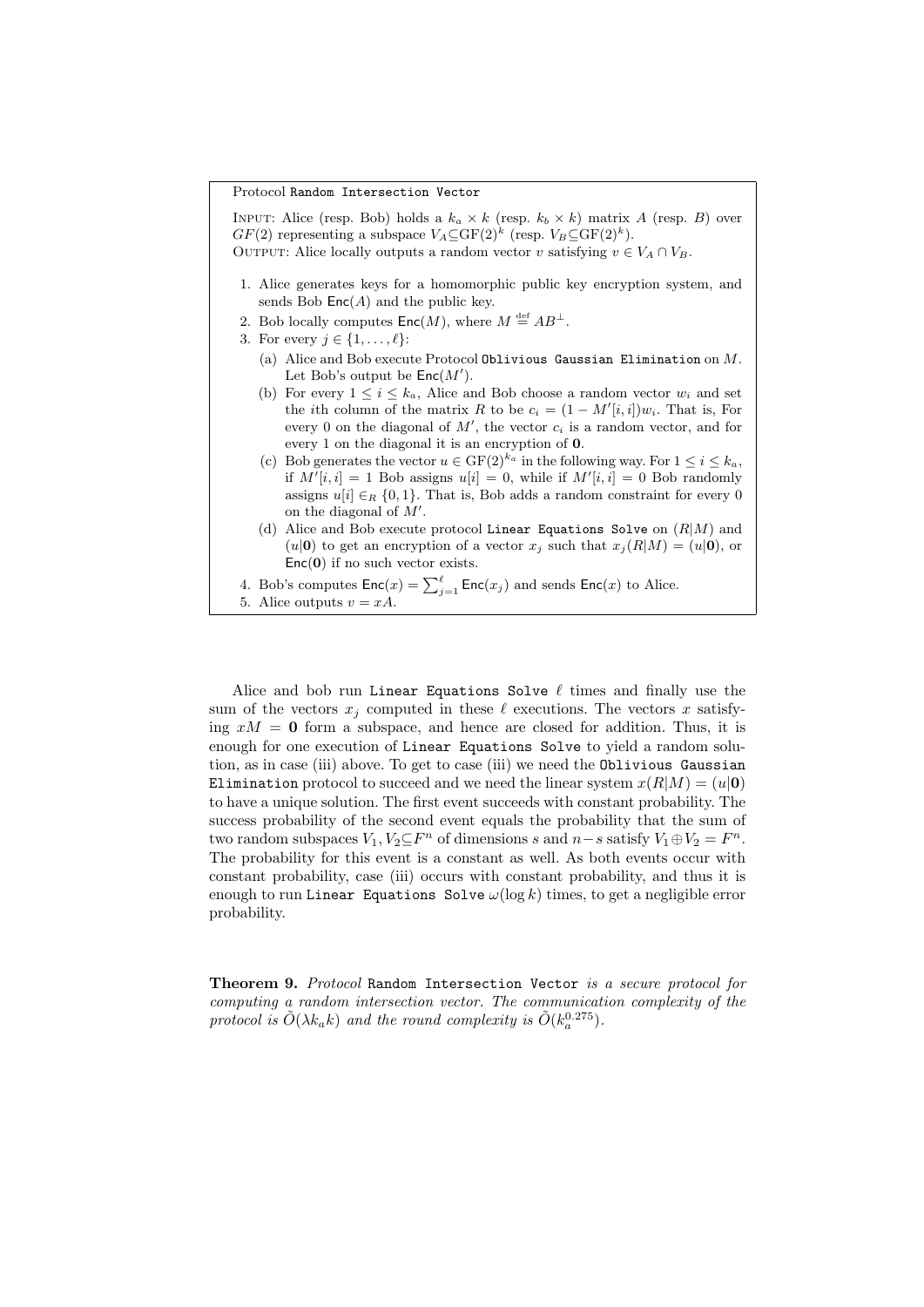## 6 Intersection of Affine Subspaces

In the affine subspace intersection problem Alice's input is an affine subspace  $v_a + V_A$  where  $v_a \in F^k$  and  $V_A \subseteq F^k$  is a  $k_a$  dimensional linear subspace. Similarly, Bob's input is  $v_b + V_B$ , where  $k_b = \dim(V_B)$ . We design secure protocols for several problems concerning  $(v_a+V_A) \cap (v_b+V_B)$ . Our protocols are based on reductions to problems on linear subspaces. For example, to compute the intersection of two affine subspaces, we need both the Intersection Computation and the Random Intersection Vector protocols on linear subspaces. The following simple claims reduces the problem into computing whether a vector is contained in a subspace.

**Claim 10** There exists a vector  $v \in (v_a + V_A) \cap (v_b + V_B)$  if and only if  $v_a - v_b \in$  $V_A + V_B$ .

*Proof.* Assume  $v \in (v_a + V_A) \cap (v_b + V_B)$ . Then  $v = v_a + w_a$  for some  $w_a \in V_A$ and  $v = v_b + w_b$  for some  $w_b \in V_B$ . Hence  $v_a + w_a = v_b + w_b$ , and therefore,  $v_a - v_b = w_b - w_a$ , which means that  $v_a - v_b \in V_A + V_B$ . Now assume  $v_a - v_b \in V_A$  $V_A + V_B$ . Then there exist  $w_a \in V_A$  and  $w_b \in V_B$  such that  $v_a - v_b = w_a + w_b$ . Then  $z \stackrel{\text{def}}{=} v_a - w_a = v_b + w_b$  is in the intersection  $(v_a + V_A) \cap (v_b + V_B)$ .

Claim 11 Suppose  $v_a + w_a = v_b + w_b$  for some  $w_a \in V_A$  and  $w_b \in V_B$ . Then  $(v_a + V_A) \cap (v_b + V_B) = (v_a + w_a) + (V_A \cap V_B).$ 

*Proof.* Let  $v \in (v_a + V_A) \cap (v_b + V_B)$ . Then there exist  $z_a \in V_A$  and  $z_b \in V_B$ such that  $v = v_a + z_a = v_b + z_b$ . As  $v_a + w_a = v_b + w_b$ , by subtracting equations we get  $w_a - z_a = w_b - z_b$ . Since  $w_a - z_a \in V_A$  and  $w_b - z_b \in V_B$ , we get that  $w_a - z_a \in V_A \cap V_B$ . Thus  $v = (v_a + w_a) - (w_a - z_a) \in (v_a + w_a) + (V_A \cap V_B)$ .

For the other direction, let  $v \in (v_a+w_a)+(V_A\cap V_B)$ . Thus,  $v=v_a+w_a+z=$  $v_b + w_b + z$  where  $z \in (V_A \cap V_B)$ . As  $w_a + z \in V_A$  and  $w_b + z \in V_B$  we get  $v \in (v_a + V_A) \cap (v_b + V_B).$ 

Deciding if  $(v_a + V_A) \cap (v_b + V_B)$  is empty. Protocol Affine Intersection Decision below is based on Claim 10. I.e., it checks whether  $v = v_a - v_b \in$ span( $V_A + V_B$ ). The privacy of the protocol follows from that of protocol Linear Equations Feasibility, and the communication complexity is  $O(\lambda k(k_a + k_b)).$ Computing  $(v_a + V_A) \cap (v_b + V_B)$ . We describe a protocol for computing  $(v_a + V_A)$  $V_A$ )∩( $v_b+V_B$ ), assuming the intersection is not empty. By Claim 11, it is enough for Alice and Bob to compute  $V_A \cap V_B$ , and find  $w_a \in V_A$  and  $w_b \in V_B$  such that  $v_a + w_a = v_b + w_b$ . We use Protocol Linear Equation Solve on the matrix  $\int$  Enc $(A)$  $Enc(B)$  $\setminus$ and the vector  $\mathsf{Enc}(v_a+v_b)$ . In the end of Protocol Linear Equation Solve Bob holds an encryption of a vector  $\boldsymbol{c} \in \mathrm{GF}(2)^{k_a + k_b}$ . Bob denotes the  $k_a$ leftmost coordinates of  $c$  by  $w_a$ . Alice and Bob now execute Protocol Random

Intersection Element on  $V_A$  and  $V_B$ , such that Bob holds an encryption of a vector  $r \in_R V_A \cap V_B$ . Bob sends  $\mathsf{Enc}(v_i) \stackrel{\text{def}}{=} \mathsf{Enc}(v_a + w_a + r)$  to Alice. Now Alice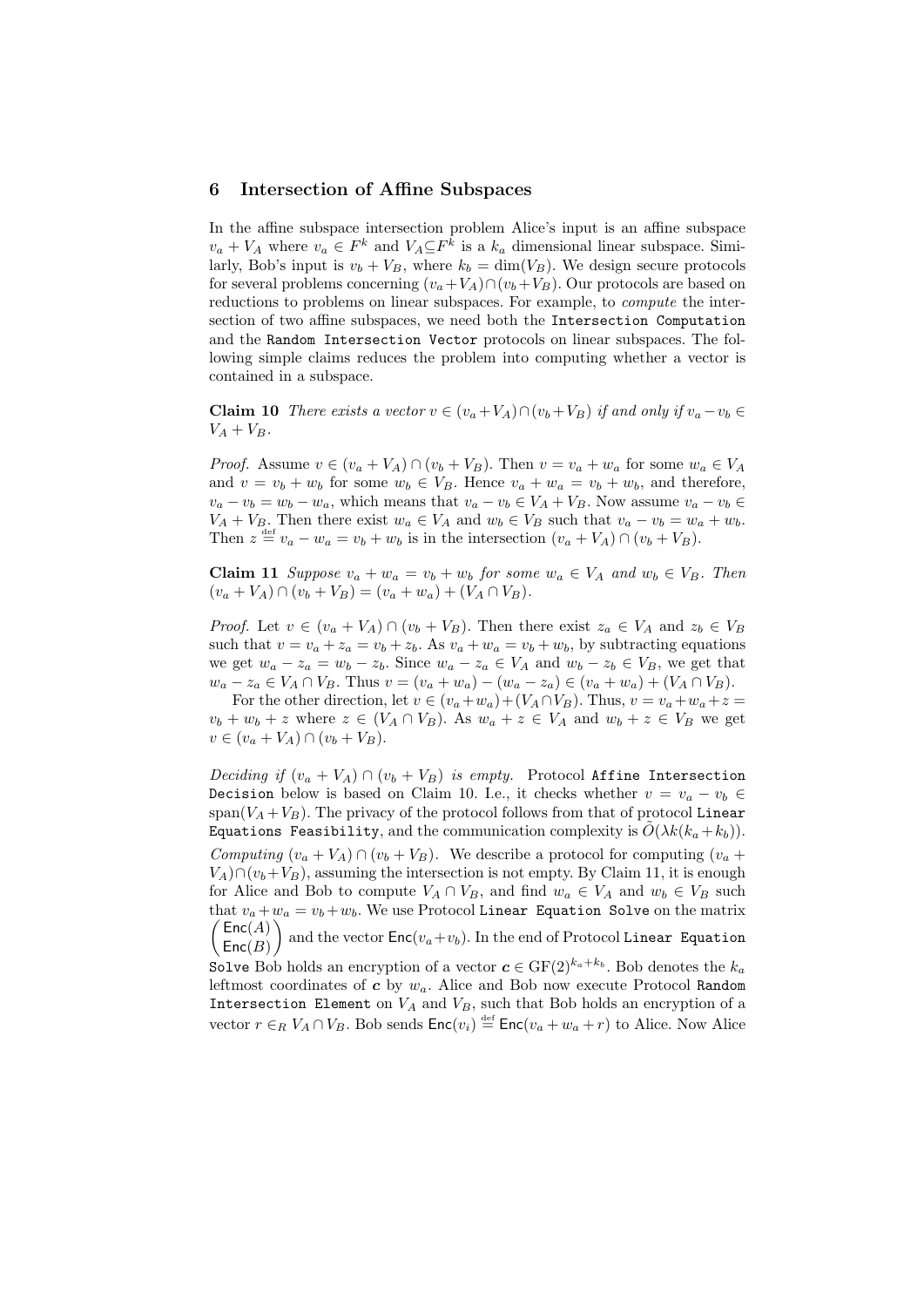#### Protocol Affine Intersection Decision

INPUT: Alice holds a  $k_a$  dimensional affine subspace  $v_a + V_A$  of  $GF(2)^k$ . Bob holds a  $k_b$  dimensional affine subspace  $v_b + V_B$  of  $GF(2)^k$ . OUTPUT: The output is 1 if and only if  $v_a + V_A \cap v_b + V_B \neq \emptyset$ .

- 1. Alice sends Bob  $\mathsf{Enc}(A)$  and  $\mathsf{Enc}(v_a)$ , where A is a  $k_a \times k$  matrix representing  $V_A$ .
- 2. Bob computes  $Enc(B)$  and  $Enc(v<sub>b</sub>)$ , where B is a  $k<sub>b</sub> \times k$  matrix representing  $V_{B}$ .
- 3. Alice and Bob execute Protocol Linear Equations Feasibility on the ma $trix \int \text{Enc}(A)$  $Enc(B)$ and the vector  $Enc(v_a+v_b)$ . Bob sends the outcome of Protocol

Linear Equations Feasibility to Alice, that decrypts it as the output.

and Bob execute Protocol Intersection Computation such that Alice learns  $V_I \stackrel{\text{def}}{=} V_A \cap V_B$ . Alice outputs  $v_i + V_I$ .

Random Intersection Vector. Note that if instead of computing  $V_I$  in the protocol above, Alice simply outputs  $v_i$ , we get a protocol for computing a random intersection element.

Acknowledgments. We thank Amos Beimel, Yinnon Haviv, Benny Pinkas and Lior Zolf for helpful conversations.

## References

- 1. D. Boneh, E. Goh, and K. Nissim. Evaluating 2-DNF Formulas on Ciphertexts. TCC 2005 pages 325–341.
- 2. M. Bellare, O. Goldreich, and E. Petrank. Uniform Generation of NP-Witnesses Using an NP-Oracle. In Inf. Comput. 163(2): 510-526 (2000).
- 3. A. Beimel, and E. Weinreb. Separating the Power of Monotone Span Programs over Different Fields. In FOCS 2003: 428-437.
- 4. A. Borodin, J. von zur Gathen, and J. Hopcroft. Fast parallel matrix and gcd computations. In Information and Control, 52(3):241-256, March 1982.
- 5. R. Cramer, and I. Damgård. Secure Distributed Linear Algebra in a Constant Number of Rounds. In CRYPTO 2001: 119-136.
- 6. D. Coppersmith, and S. Winograd. Matrix Multiplication via Arithmetic Progressions. In Proc. 19th ACN Symp. on Theory of Computing, pp. 1–6, 1987.
- 7. I. Damgård and M. Jurik. A generalization, a simplification and some applications of Paillier's probabilistic public-key system. In K. Kim, editor, Proceedings of Public Key Cryptography 2001, volume 1992 of LNCS, pages 119–136. Springer, 2001.
- 8. T. ElGamal. A public key cryptosystem and a signature scheme based on discrete logarithms. IEEE Transactions on Information Theory, 31(4):469–472, Jul 1985.
- 9. O. Goldreich. The Foundations of Cryptography Volume 2. Cambridge University Press, 2004.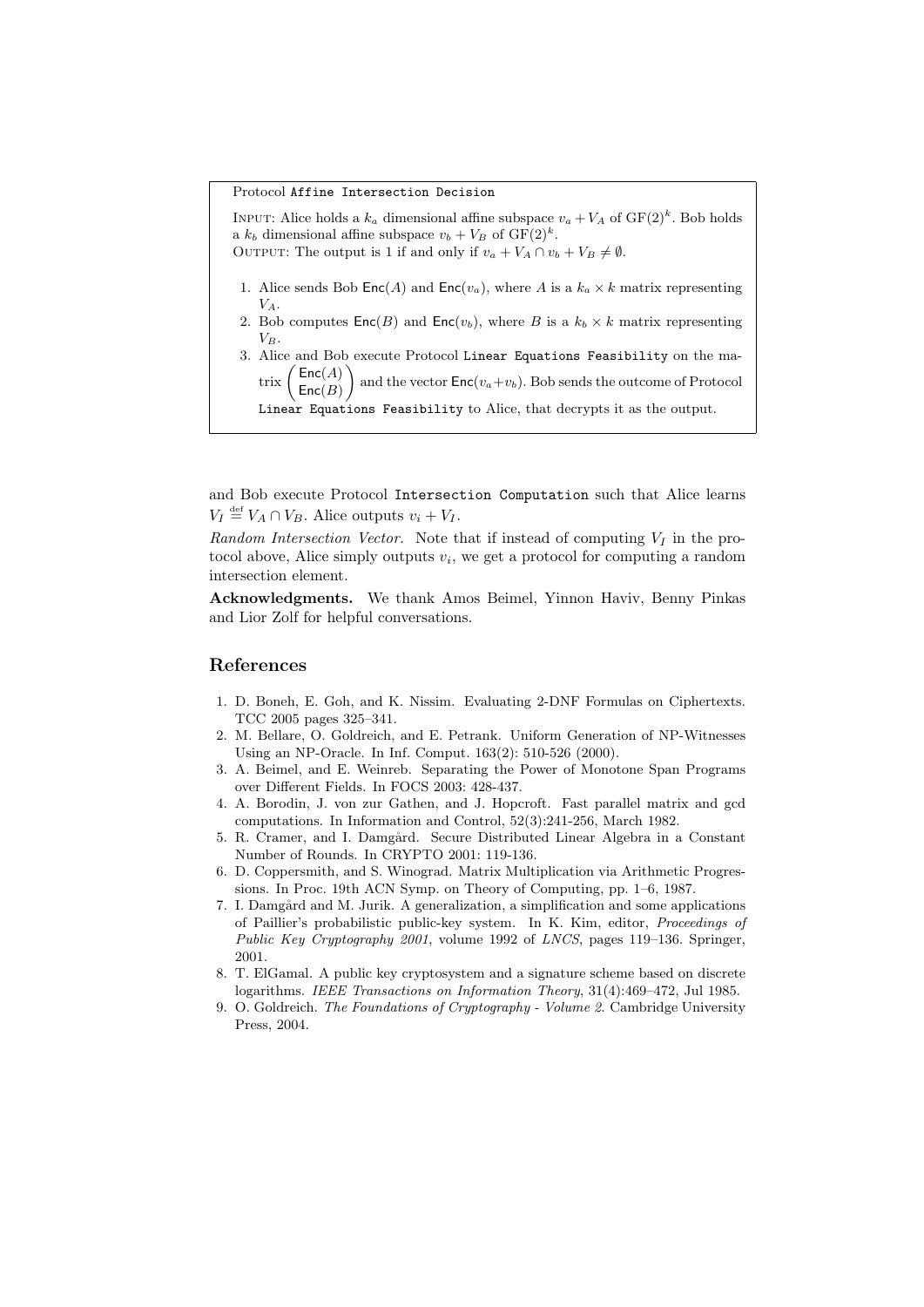- 10. S. Goldwasser and S. Micali. Probabilistic encryption & how to play mental poker keeping secret all partial information. In Proceedings of the fourteenth annual ACM symposium on Theory of computing, pages 365–377. ACM Press, 1982.
- 11. M. Karchmer and A. Wigderson. On Span Programs In Proc. of the 8th IEEE Structure in Complexity Theory, pages 102–111, 1993.
- 12. Y. Lindell and B. Pinkas. Privacy Preserving Data Mining In J. Cryptology 15(3):177–206, 2002.
- 13. P. Pallier. Public-key cryptosystems based on composite degree residuosity classes. In J. Stern, editor, Proceedings of Eurocrypt 1999, volume 1592 of LNCS, pages 223–238. Springer-Verlag, May 1999.
- 14. T. P. Pedersen. A threshold cryptosystem without a trusted party. In D. Davies, editor, Proceedings of Eurocrypt 1991, volume 547 of LNCS, pages 522–526. Springer, 1991.
- 15. R. L. Rivest, A. Shamir, and L. M. Adleman. A Method for Obtaining Digital Signatures and Public-Key Cryptosystems. Commun. ACM 21(2): 120–126 (1978).
- 16. T. Sander, A. Young, and M. Yung. Non-interactive CryptoComputing for  $NC<sup>1</sup>$ . In Proceedings of the 40th Symposium on Foundations of Computer Science (FOCS), pages 554–567, New York, NY, USA, Oct. 1999. IEEE Computer Society Press.
- 17. M. Sipser. A Complexity Theoretic Approach to Randomness. In Proc. of the 15th Annual Symp. on the Theory of Computing, 1983.
- 18. A. C. Yao. Protocols for secure computations. In Proceedings of the 23rd Symposium on Foundations of Computer Science (FOCS), pages 160–164. IEEE Computer Society Press, 1982.

## A Security proof for the Intersection Computation Protocol

In this section we prove Bob's security in Protocol Intersection Computation. Note that the only information Bob sends to Alice is  $\mathsf{Enc}(M)$ , from which she learns M.

## Simulator Alice

INPUT: A  $k_i \times k$  matrix C representing  $V_I$ , a  $k_a \times k$  matrix A representing  $V_A$  and an integer  $k_b \leq k$ .

OUTPUT: A matrix  $M$  in the same distribution of  $M$  in protocol Intersection Computation.

- 1. Compute a  $k_i \times k_a$  matrix D, satisfying  $DA = C$ . As  $V_I \subseteq V_A$  such a matrix exists and is easy to compute.
- 2. Compute a  $k_b \times k_a$  matrix E by adding  $k_b k_i$  zero rows to D.
- 3. Compute the  $k_a \times k_{b'}$  matrix  $E^{\perp}$  whose columns represent the kernel of the matrix E.
- 4. Randomly choose a  $k'_b \times k'_b$  full rank matrix  $T_E$  and output  $M = E^{\perp} T_E$ .

Claim 12  $M_S$  is distributed identically to  $M$  in Intersection Computation.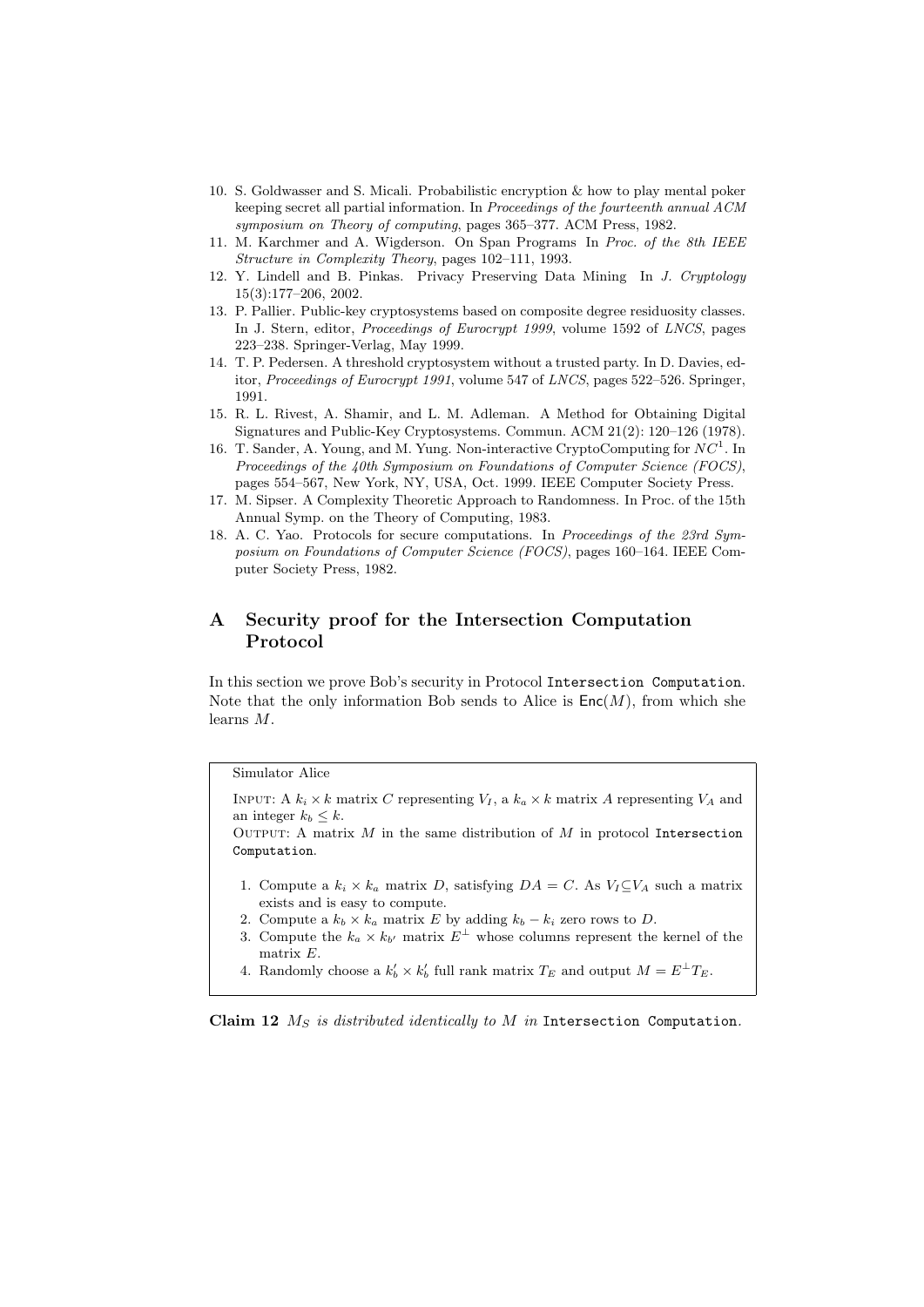*Proof.* Define the subspace  $W = \{v : vA \in A \cap B\}$ . The rows of the matrices D and E in the simulator span W. Therefore the columns of the matrix  $E^{\perp}$  span the subspace  $W^{\perp}$ . Moreover, according to Claim 2, the columns of the matrix  $AB^{\perp}$  from protocol Intersection Computation also span  $W^{\perp}$ .

Thus, there exists a full rank matrix  $T_0$  of dimensions  $k'_b \times k'_b$  such that  $E^{\perp}T_0 = AB^{\perp}$ . The probability that a matrix  $M_S$  is the simulator output is  $Pr_{T_E}[M_S = E^{\perp}T_E]$ . For every such choice of  $T_E$  take  $T_B = T_0^{-1}T_E$  to be the choice of the protocol, to get  $M = AB^{\perp}T_B = AB^{\perp}T_0^{-1}T_E = E^{\perp}T_E$ . Conversely, for every random choice  $T_B$  of the protocol, set  $T_E = T_0T_B$  to get  $M_S = E^{\perp}T_E =$  $E^{\perp}T_0T_B = AB^{\perp}T_B$ . Therefore, the distributions are identical.

## B Obliviously Solving Sets of Linear Equations

Let Bob hold an encrypted matrix  $Enc(M)$  and an encrypted vector  $Enc(v)$ . We consider the decisional and functional versions of solving the linear system  $cM = v$  (i.e., deciding whether exists a vector c satisfying  $cM = v$ , and finding such  $c$ ).

Protocol Linear Equations Feasibility

Input: Alice holds a private key for a public-key homomorphic encryption scheme over GF(2). Bob holds an encryption  $\mathsf{Enc}(M)$  of a  $k_a \times k_b$  matrix over  $GF(2)$  (we assume  $k_a \leq k_b$ ; the general case is analogous), and an encryption  $Enc(v)$  of a vector  $v \in \mathrm{GF}(2)^{k_b}$ . OUTPUT: If a vector  $c \in GF(2)^{k_a}$  exists such that  $cM = v$  then Bob locally outputs  $Enc(1)$ ; Otherwise, he outputs  $Enc(0)$ . 1. Bob randomly chooses a non-singular  $k_a \times k_a$  matrix  $T_R$ , and a non-singular  $k_b \times k_b$  matrix  $T_C$ , and computes  $M' = T_R M T_C$ , and  $v' = vT_C$ . 2. Alice and Bob run protocol Oblivious Gaussian Elimination, on the  $(k_a +$ 1)  $\times k_b$  matrix  $\begin{pmatrix} M' \\ N' \end{pmatrix}$  $\mathcal{M}'(w')$ , with the following exception: when multiplying the matrix  $M'$  by random matrices from the left, Alice and Bob pick a matrix that does not change the lower row of M'. Let Bob's output be  $\mathsf{Enc}(M'')$ .

3. Alice and Bob use the Multiply protocol to compute an encryption of  $\prod_{i=1}^{k_b} (1 - M''[k_a + 1, i])$ . This product is 1 if and only if the  $k_a + 1$  row of  $M''$ is 0.

In the first step of the protocol Bob multiplies  $M$  by random operators from the left and from the right to get  $M' = T_R M T_C$ . The following simple claim shows that it is enough to check if there exists a vector  $c'$  such that  $c'M' = v'$ to solve the original  $cM = v$  system.

**Claim 13** There exists a vector  $c \in GF(2)^{k_a}$  such that  $cM = v$  if and only if there exists a vector  $c' \text{GF}(2)^{k_a}$  such that  $c'M' = v'$ .